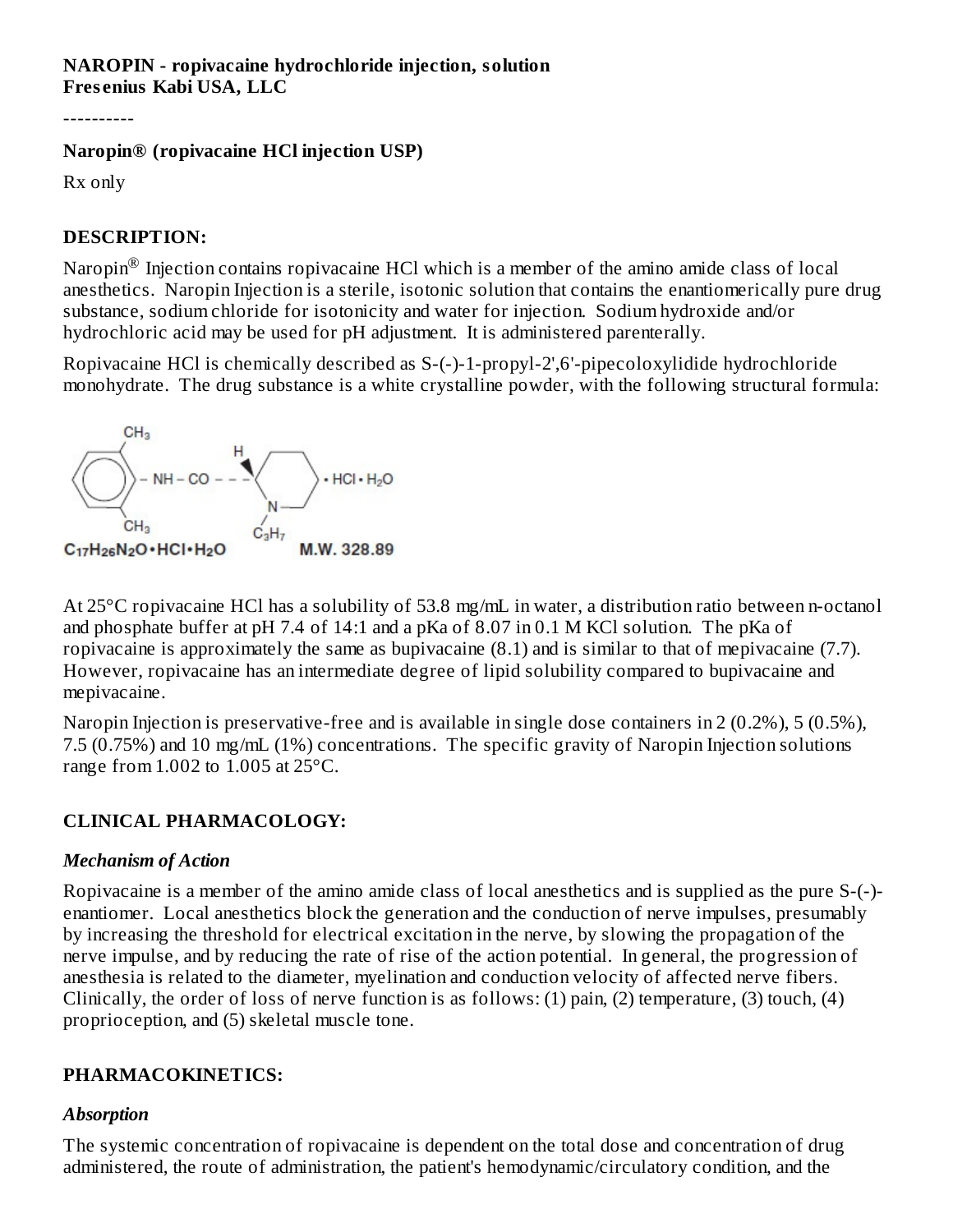vascularity of the administration site.

From the epidural space, ropivacaine shows complete and biphasic absorption. The half-lives of the 2 phases, (mean  $\pm$  SD) are 14  $\pm$  7 minutes and 4.2  $\pm$  0.9 h, respectively. The slow absorption is the rate limiting factor in the elimination of ropivacaine that explains why the terminal half-life is longer after epidural than after intravenous administration. Ropivacaine shows dose-proportionality up to the highest intravenous dose studied, 80 mg, corresponding to a mean  $\pm$  SD peak plasma concentration of  $1.9 \pm 0.3$  mcg/mL.

#### **clinical trials**

#### **Table 1 Pharmacokinetic (plasma concentration-time) data from**

| Route                   | Epidural Infusion*       |                            | Epidural<br>Infusion*      | Epidural<br>$Block^{\dagger}$ | Epidural<br>$Block^{\dagger}$ | Plexus<br>$Block^{\ddagger}$ | IV<br>Infusion <sup>§</sup> |
|-------------------------|--------------------------|----------------------------|----------------------------|-------------------------------|-------------------------------|------------------------------|-----------------------------|
|                         |                          |                            |                            |                               |                               |                              |                             |
| Dose $(mg)$             | $1493 \pm 10$            | $2075 \pm 206$             | $1217 \pm 277$             | 150                           | 187.5                         | 300                          | 40                          |
| N                       | 12                       | 12                         | 11                         | 8                             | 8                             | 10                           | 12                          |
| $C_{\text{max}}$ (mg/L) | $2.4 \pm 1$ <sup>¶</sup> | $2.8 \pm 0.5$ <sup>1</sup> | $2.3 \pm 1.1$ <sup>1</sup> | $1.1 \pm 0.2$                 | $1.6 \pm 0.6$                 | $2.3 \pm 0.8$                | $1.2 \pm 0.2^{\#}$          |
| $T_{\text{max}}$ (min)  | $n/a^*$                  | n/a                        | n/a                        | $43 \pm 14$                   | $34 \pm 9$                    | $54 \pm 22$                  | n/a                         |
| $AUC_0$ -               | $135.5 \pm 50$           | $145 \pm 34$               | $161 \pm 90$               | $7.2 \pm 2$                   | $11.3 \pm 4$                  | $13 \pm 3.3$                 | $1.8 \pm 0.6$               |
| (mg.h/L)                |                          |                            |                            |                               |                               |                              |                             |
|                         |                          |                            |                            |                               |                               |                              |                             |
|                         |                          |                            |                            |                               |                               |                              |                             |
| CL(L/h)                 | 11.03                    | 13.7                       | n/a                        | $5.5 \pm 2$                   | $5 \pm 2.6$                   | n/a                          | $21.2 \pm 7$                |
| $t_{1/2}$ (hr)          | 5 ± 2.5                  | $5.7 \pm 3$                | $6 \pm 3$                  | $5.7 \pm 2$                   | $7.1 \pm 3$                   | $6.8 \pm 3.2$                | $1.9 \pm 0.5$               |

Continuous 72 hour epidural infusion after an epidural block with 5 or 10 mg/mL. \*

- $\dagger$  Epidural anesthesia with 7.5 mg/mL (0.75%) for cesarean delivery.
- $\ddagger$  Brachial plexus block with 7.5 mg/mL (0.75%) ropivacaine.
- $\frac{1}{2}$  20 minute IV infusion to volunteers (40 mg).
- $\blacksquare$  C<sub>max</sub> measured at the end of infusion (ie, at 72 hr).
- $^{\#}$  C<sub>max</sub> measured at the end of infusion (ie, at 20 minutes).
- n/a=not applicable ♠

 $\bullet$  t<sub>1/2</sub> is the true terminal elimination half-life. On the other hand, t<sub>1/2</sub> follows absorption dependent elimination (flip-flop) after non-intravenous administration.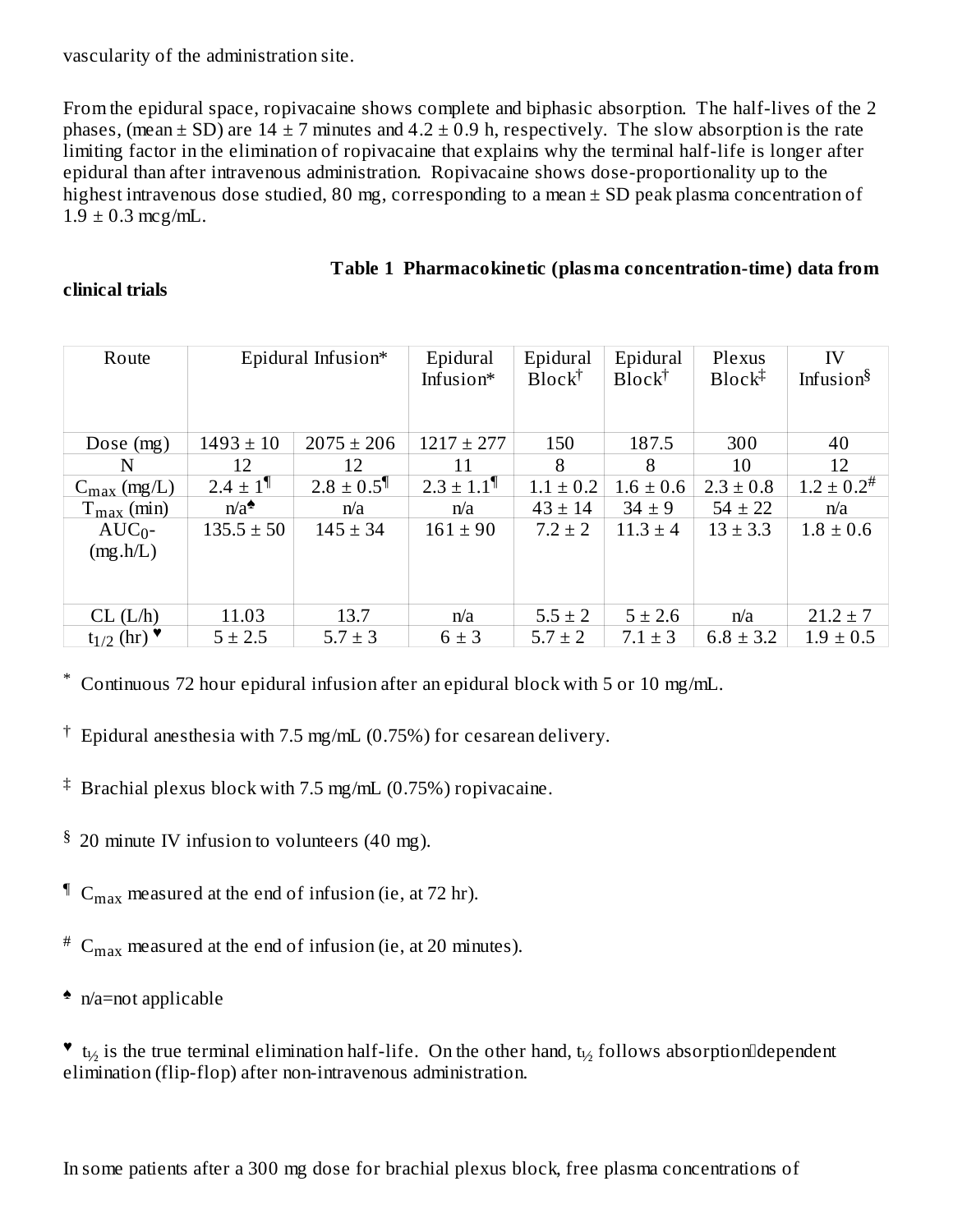ropivacaine may approach the threshold for CNS toxicity (see **PRECAUTIONS**). At a dose of greater than 300 mg, for local infiltration, the terminal half-life may be longer (>30 hours).

# *Distribution*

After intravascular infusion, ropivacaine has a steady-state volume of distribution of 41  $\pm$  7 liters. Ropivacaine is 94% protein bound, mainly to  $\alpha_1$ -acid glycoprotein. An increase in total plasma concentrations during continuous epidural infusion has been observed, related to a postoperative increase of  $\alpha_1$ -acid glycoprotein. Variations in unbound, ie, pharmacologically active, concentrations have been less than in total plasma concentration. Ropivacaine readily crosses the placenta and equilibrium in regard to unbound concentration will be rapidly reached (see **PRECAUTIONS***, Labor and Delivery*).

# *Metabolism*

Ropivacaine is extensively metabolized in the liver, predominantly by aromatic hydroxylation mediated by cytochrome P4501A to 3-hydroxy ropivacaine. After a single IV dose approximately 37% of the total dose is excreted in the urine as both free and conjugated 3-hydroxy ropivacaine. Low concentrations of 3-hydroxy ropivacaine have been found in the plasma. Urinary excretion of the 4 hydroxy ropivacaine, and both the 3-hydroxy N-de-alkylated (3-OH-PPX) and 4-hydroxy N-de-alkylated (4-OH-PPX) metabolites account for less than 3% of the dose. An additional metabolite, 2-hydroxymethyl-ropivacaine, has been identified but not quantified in the urine. The N-de-alkylated metabolite of ropivacaine (PPX) and 3-OH-ropivacaine are the major metabolites excreted in the urine during epidural infusion. Total PPX concentration in the plasma was about half as that of total ropivacaine; however, mean unbound concentrations of PPX were about 7 to 9 times higher than that of unbound ropivacaine following continuous epidural infusion up to 72 hours. Unbound PPX, 3-hydroxy and 4-hydroxy ropivacaine, have a pharmacological activity in animal models less than that of ropivacaine. There is no evidence of *in vivo* racemization in urine of ropivacaine.

# *Elimination*

The kidney is the main excretory organ for most local anesthetic metabolites. In total, 86% of the ropivacaine dose is excreted in the urine after intravenous administration of which only 1% relates to unchanged drug. After intravenous administration ropivacaine has a mean  $\pm$  SD total plasma clearance of 387  $\pm$  107 mL/min, an unbound plasma clearance of 7.2  $\pm$  1.6 L/min, and a renal clearance of 1 mL/min. The mean  $\pm$  SD terminal half-life is 1.8  $\pm$  0.7 h after intravascular administration and 4.2  $\pm$  1 h after epidural administration (see *Absorption*).

# *Pharmacodynamics*

Studies in humans have demonstrated that, unlike most other local anesthetics, the presence of epinephrine has no major effect on either the time of onset or the duration of action of ropivacaine. Likewise, addition of epinephrine to ropivacaine has no effect on limiting systemic absorption of ropivacaine.

Systemic absorption of local anesthetics can produce effects on the central nervous and cardiovascular systems. At blood concentrations achieved with therapeutic doses, changes in cardiac conduction, excitability, refractoriness, contractility, and peripheral vascular resistance have been reported. Toxic blood concentrations depress cardiac conduction and excitability, which may lead to atrioventricular block, ventricular arrhythmias and to cardiac arrest, sometimes resulting in fatalities. In addition, myocardial contractility is depressed and peripheral vasodilation occurs, leading to decreased cardiac output and arterial blood pressure.

Following systemic absorption, local anesthetics can produce central nervous system stimulation, depression or both. Apparent central stimulation is usually manifested as restlessness, tremors and shivering, progressing to convulsions, followed by depression and coma, progressing ultimately to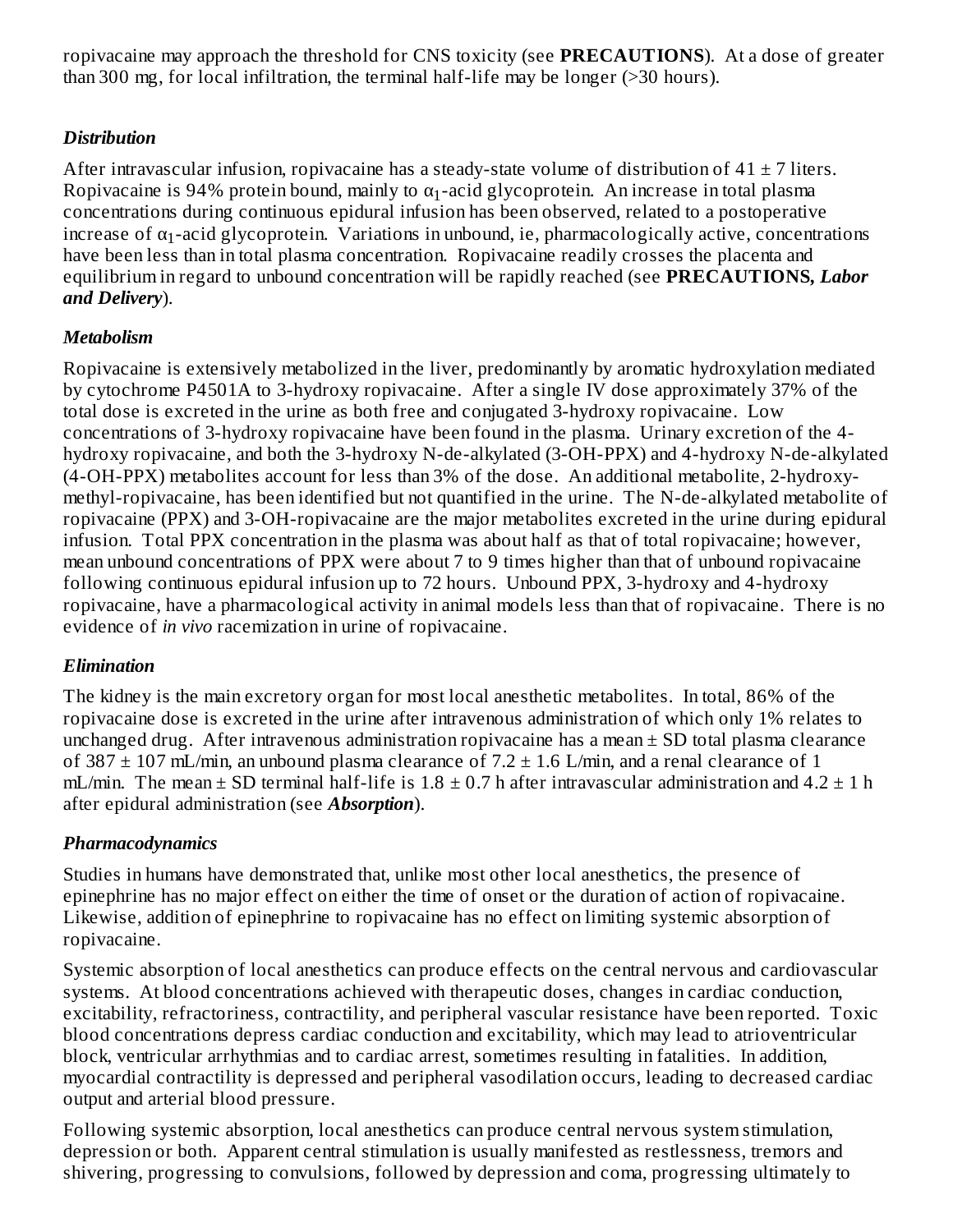respiratory arrest. However, the local anesthetics have a primary depressant effect on the medulla and on higher centers. The depressed stage may occur without a prior excited stage.

In 2 clinical pharmacology studies (total n=24) ropivacaine and bupivacaine were infused (10 mg/min) in human volunteers until the appearance of CNS symptoms, eg, visual or hearing disturbances, perioral numbness, tingling and others. Similar symptoms were seen with both drugs. In 1 study, the mean  $\pm$  SD maximum tolerated intravenous dose of ropivacaine infused (124  $\pm$  38 mg) was significantly higher than that of bupivacaine (99  $\pm$  30 mg) while in the other study the doses were not different (115  $\pm$  29 mg of ropivacaine and  $103 \pm 30$  mg of bupivacaine). In the latter study, the number of subjects reporting each symptom was similar for both drugs with the exception of muscle twitching which was reported by more subjects with bupivacaine than ropivacaine at comparable intravenous doses. At the end of the infusion, ropivacaine in both studies caused significantly less depression of cardiac conductivity (less QRS widening) than bupivacaine. Ropivacaine and bupivacaine caused evidence of depression of cardiac contractility, but there were no changes in cardiac output.

Clinical data in one published article indicate that differences in various pharmacodynamic measures were observed with increasing age. In one study, the upper level of analgesia increased with age, the maximum decrease of mean arterial pressure (MAP) declined with age during the first hour after epidural administration, and the intensity of motor blockade increased with age. However, no pharmacokinetic differences were observed between elderly and younger patients.

In non-clinical pharmacology studies comparing ropivacaine and bupivacaine in several animal species, the cardiac toxicity of ropivacaine was less than that of bupivacaine, although both were considerably more toxic than lidocaine. Arrhythmogenic and cardiodepressant effects were seen in animals at significantly higher doses of ropivacaine than bupivacaine. The incidence of successful resuscitation was not significantly different between the ropivacaine and bupivacaine groups.

# *Clinical Trials*

Ropivacaine was studied as a local anesthetic both for surgical anesthesia and for acute pain management (see **DOSAGE AND ADMINISTRATION**).

The onset, depth and duration of sensory block are, in general, similar to bupivacaine. However, the depth and duration of motor block, in general, are less than that with bupivacaine.

# **Epidural Administration In Surgery**

There were 25 clinical studies performed in 900 patients to evaluate Naropin epidural injection for general surgery. Naropin was used in doses ranging from 75 to 250 mg. In doses of 100 to 200 mg, the median (1st to 3rd quartile) onset time to achieve a T10 sensory block was 10 (5 to 13) minutes and the median (1st to 3rd quartile) duration at the T10 level was 4 (3 to 5) hours (see **DOSAGE AND ADMINISTRATION**). Higher doses produced a more profound block with a greater duration of effect.

#### **Epidural Administration In Cesarean Section**

A total of 12 studies were performed with epidural administration of Naropin for cesarean section. Eight of these studies involved 218 patients using the concentration of 5 mg/mL (0.5%) in doses up to 150 mg. Median onset measured at T6 ranged from 11 to 26 minutes. Median duration of sensory block at T6 ranged from 1.7 to 3.2 h, and duration of motor block ranged from 1.4 to 2.9 h. Naropin provided adequate muscle relaxation for surgery in all cases.

In addition, 4 active controlled studies for cesarean section were performed in 264 patients at a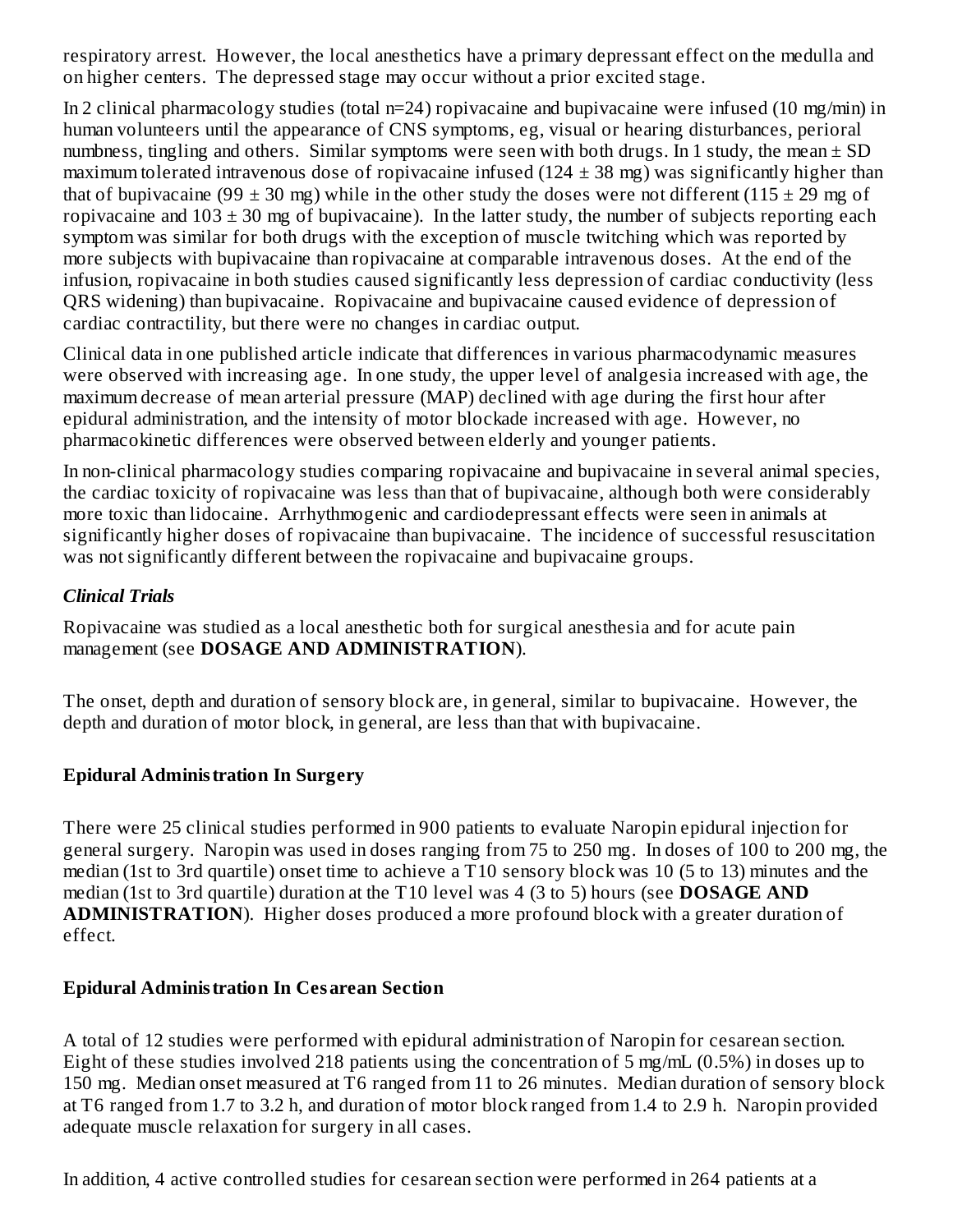In addition, 4 active controlled studies for cesarean section were performed in 264 patients at a concentration of 7.5 mg/mL (0.75%) in doses up to 187.5 mg. Median onset measured at T6 ranged from 4 to 15 minutes. Seventyllseven to 96% of Naropin-exposed patients reported no pain at delivery. Some patients received other anesthetic, analgesic, or sedative modalities during the course of the operative procedure.

#### **Epidural Administration In Labor And Delivery**

A total of 9 double-blind clinical studies, involving 240 patients were performed to evaluate Naropin for epidural block for management of labor pain. When administered in doses up to 278 mg as intermittent injections or as a continuous infusion, Naropin produced adequate pain relief.

A prospective meta-analysis on 6 of these studies provided detailed evaluation of the delivered newborns and showed no difference in clinical outcomes compared to bupivacaine. There were significantly fewer instrumental deliveries in mothers receiving ropivacaine as compared to bupivacaine.

# **Table 2 LABOR AND DELIVERY META-ANALYSIS: MODE**

#### **OF DELIVERY**

| Delivery Mode           |             | Naropin<br>$n = 199$ | Bupivacaine<br>$n = 188$ |        |  |
|-------------------------|-------------|----------------------|--------------------------|--------|--|
|                         | $\mathbf n$ | $\%$                 | $\mathbf n$              | $\%$   |  |
| Spontaneous Vertex      | 116         | 58                   | 92                       | 49     |  |
| Vacuum Extractor        | 26          |                      | 33                       |        |  |
|                         |             | $327*$               |                          | $}40$  |  |
| Forceps                 | 28          |                      | 42                       |        |  |
| <b>Cesarean Section</b> | 29          | 15                   | 21                       | $11\,$ |  |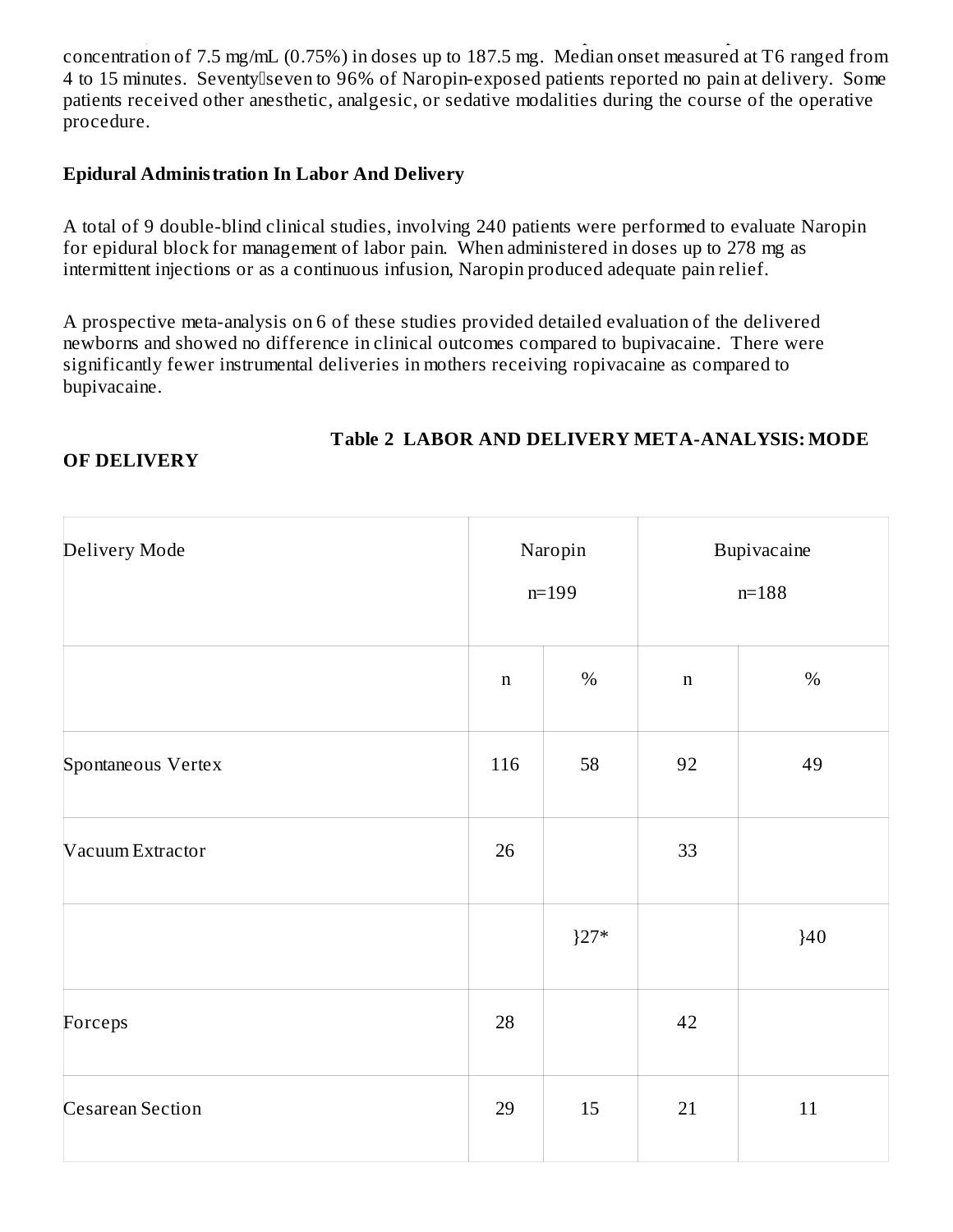# **Epidural Administration In Postoperative Pain Management**

There were 8 clinical studies performed in 382 patients to evaluate Naropin 2 mg/mL (0.2%) for postoperative pain management after upper and lower abdominal surgery and after orthopedic surgery. The studies utilized intravascular morphine via PCA as a rescue medication and quantified as an efficacy variable.

Epidural anesthesia with Naropin 5 mg/mL, (0.5%) was used intraoperatively for each of these procedures prior to initiation of postoperative Naropin. The incidence and intensity of the motor block were dependent on the dose rate of Naropin and the site of injection. Cumulative doses of up to 770 mg of ropivacaine were administered over 24 hours (intraoperative block plus postoperative continuous infusion). The overall quality of pain relief, as judged by the patients, in the ropivacaine groups was rated as good or excellent (73% to 100%). The frequency of motor block was greatest at 4 hours and decreased during the infusion period in all groups. At least 80% of patients in the upper and lower abdominal studies and 42% in the orthopedic studies had no motor block at the end of the 21-hour infusion period. Sensory block was also dose rate-dependent and a decrease in spread was observed during the infusion period.

A double-blind, randomized, clinical trial compared lumbar epidural infusion of Naropin (n=26) and bupivacaine (n=26) at 2 mg/mL (8 mL/h), for 24 hours after knee replacement. In this study, the pain scores were higher in the Naropin group, but the incidence and the intensity of motor block were lower.

Continuous epidural infusion of Naropin 2 mg/mL (0.2%) during up to 72 hours for postoperative pain management after major abdominal surgery was studied in 2 multicenter, double-blind studies. A total of 391 patients received a low thoracic epidural catheter, and Naropin 7.5 mg/L (0.75%) was given for surgery, in combination with GA. Postoperatively, Naropin 2 mg/mL (0.2%), 4 to 14 mL/h, alone or with fentanyl 1, 2, or 4 mcg/mL was infused through the epidural catheter and adjusted according to the patient's needs. These studies support the use of Naropin 2 mg/mL (0.2%) for epidural infusion at 6 to 14 mL/h (12 to 28 mg) for up to 72 hours and demonstrated adequate analgesia with only slight and nonprogressive motor block in cases of moderate to severe postoperative pain.

Clinical studies with 2 mg/mL (0.2%) Naropin have demonstrated that infusion rates of 6 to 14 mL (12 to 28 mg) per hour provide adequate analgesia with nonprogressive motor block in cases of moderate to severe postoperative pain. In these studies, this technique resulted in a significant reduction in patients' morphine rescue dose requirement. Clinical experience supports the use of Naropin epidural infusions for up to 72 hours.

# **Peripheral Nerve Block**

Naropin, 5 mg/mL (0.5%), was evaluated for its ability to provide anesthesia for surgery using the techniques of Peripheral Nerve Block. There were 13 studies performed including a series of 4 pharmacodynamic and pharmacokinetic studies performed on minor nerve blocks. From these, 235 Naropin-treated patients were evaluable for efficacy. Naropin was used in doses up to 275 mg. When used for brachial plexus block, onset depended on technique used. Supraclavicular blocks were consistently more successful than axillary blocks. The median onset of sensory block (anesthesia) produced by ropivacaine 0.5% via axillary block ranged from 10 minutes (medial brachial cutaneous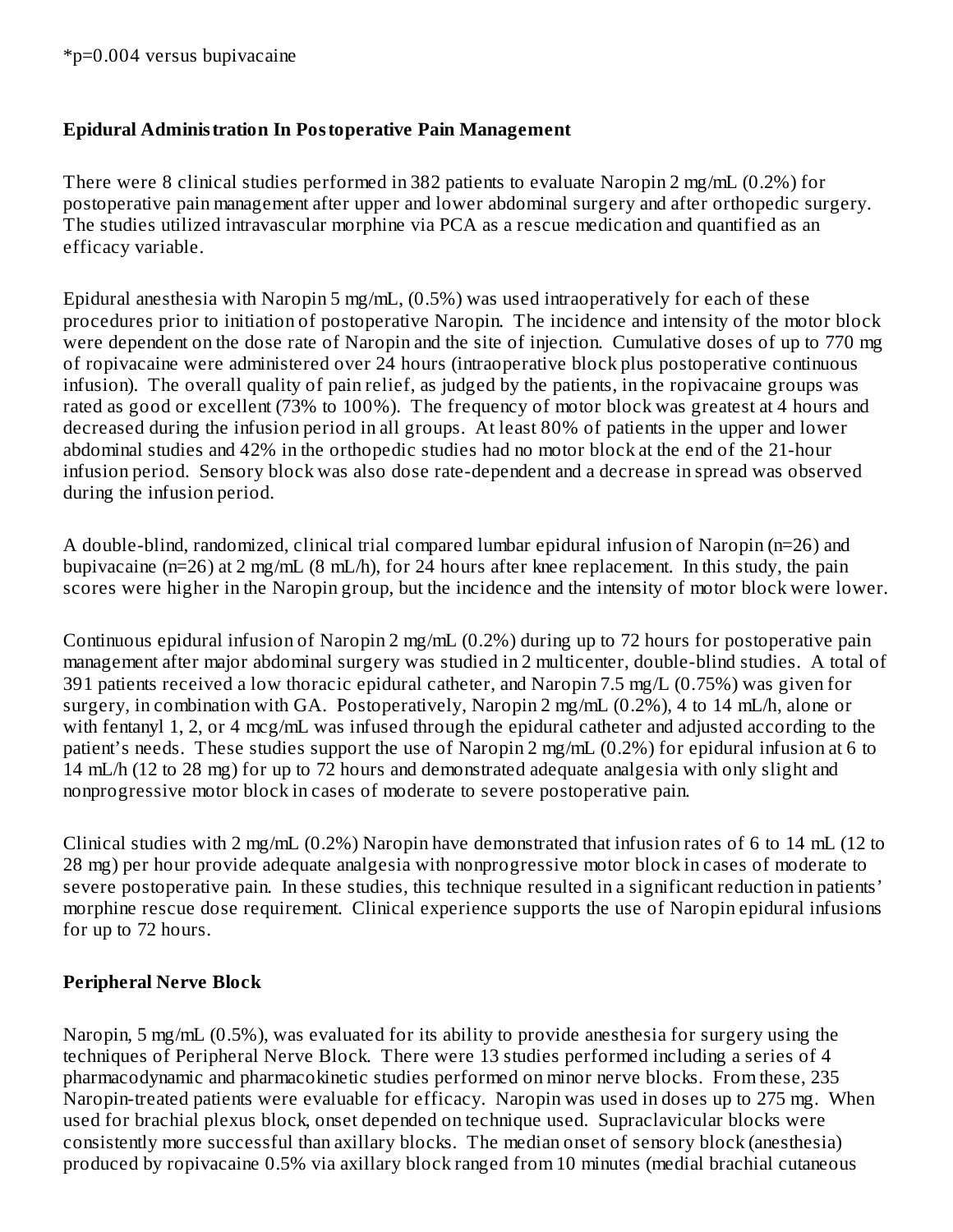nerve) to 45 minutes (musculocutaneous nerve). Median duration ranged from 3.7 hours (medial brachial cutaneous nerve) to 8.7 hours (ulnar nerve). The 5 mg/mL (0.5%) Naropin solution gave success rates from 56% to 86% for axillary blocks, compared with 92% for supraclavicular blocks.

In addition, Naropin, 7.5 mg/mL (0.75%), was evaluated in 99 Naropin-treated patients, in 2 double-blind studies, performed to provide anesthesia for surgery using the techniques of Brachial Plexus Block. Naropin 7.5 mg/mL was compared to bupivacaine 5 mg/mL. In 1 study, patients underwent axillary brachial plexus block using injections of 40 mL (300 mg) of Naropin, 7.5 mg/mL (0.75%) or 40 mL injections of bupivacaine, 5 mg/mL (200 mg). In a second study, patients underwent subclavian perivascular brachial plexus block using 30 mL (225 mg) of Naropin, 7.5 mg/mL (0.75%) or 30 mL of bupivacaine 5 mg/mL (150 mg). There was no significant difference between the Naropin and bupivacaine groups in either study with regard to onset of anesthesia, duration of sensory blockade, or duration of anesthesia.

The median duration of anesthesia varied between 11.4 and 14.4 hours with both techniques. In one study, using the axillary technique, the quality of analgesia and muscle relaxation in the Naropin group was judged to be significantly superior to bupivacaine by both investigator and surgeon. However, using the subclavian perivascular technique, no statistically significant difference was found in the quality of analgesia and muscle relaxation as judged by both the investigator and surgeon. The use of Naropin 7.5 mg/mL for block of the brachial plexus via either the subclavian perivascular approach using 30 mL (225 mg) or via the axillary approach using 40 mL (300 mg) both provided effective and reliable anesthesia.

# **Local Infiltration**

A total of 7 clinical studies were performed to evaluate the local infiltration of Naropin to produce anesthesia for surgery and analgesia in postoperative pain management. In these studies 297 patients who received Naropin in doses up to 200 mg (concentrations up to 5 mg/mL, 0.5%) were evaluable for efficacy. With infiltration of 100 to 200 mg Naropin, the time to first request for analgesic was 2 to 6 hours. When compared to placebo, Naropin produced lower pain scores and a reduction of analgesic consumption.

# **INDICATIONS AND USAGE:**

Naropin is indicated for the production of local or regional anesthesia for surgery and for acute pain management.

Surgical Anesthesia: epidural block for surgery including cesarean section; major nerve block; local infiltration

Acute Pain Management: epidural continuous infusion or intermittent bolus, eg, postoperative or labor; local infiltration

# **CONTRAINDICATIONS:**

Naropin is contraindicated in patients with a known hypersensitivity to ropivacaine or to any local anesthetic agent of the amide type.

#### **WARNINGS:**

In performing Naropin blocks, unintended intravenous injection is possible and may result in cardiac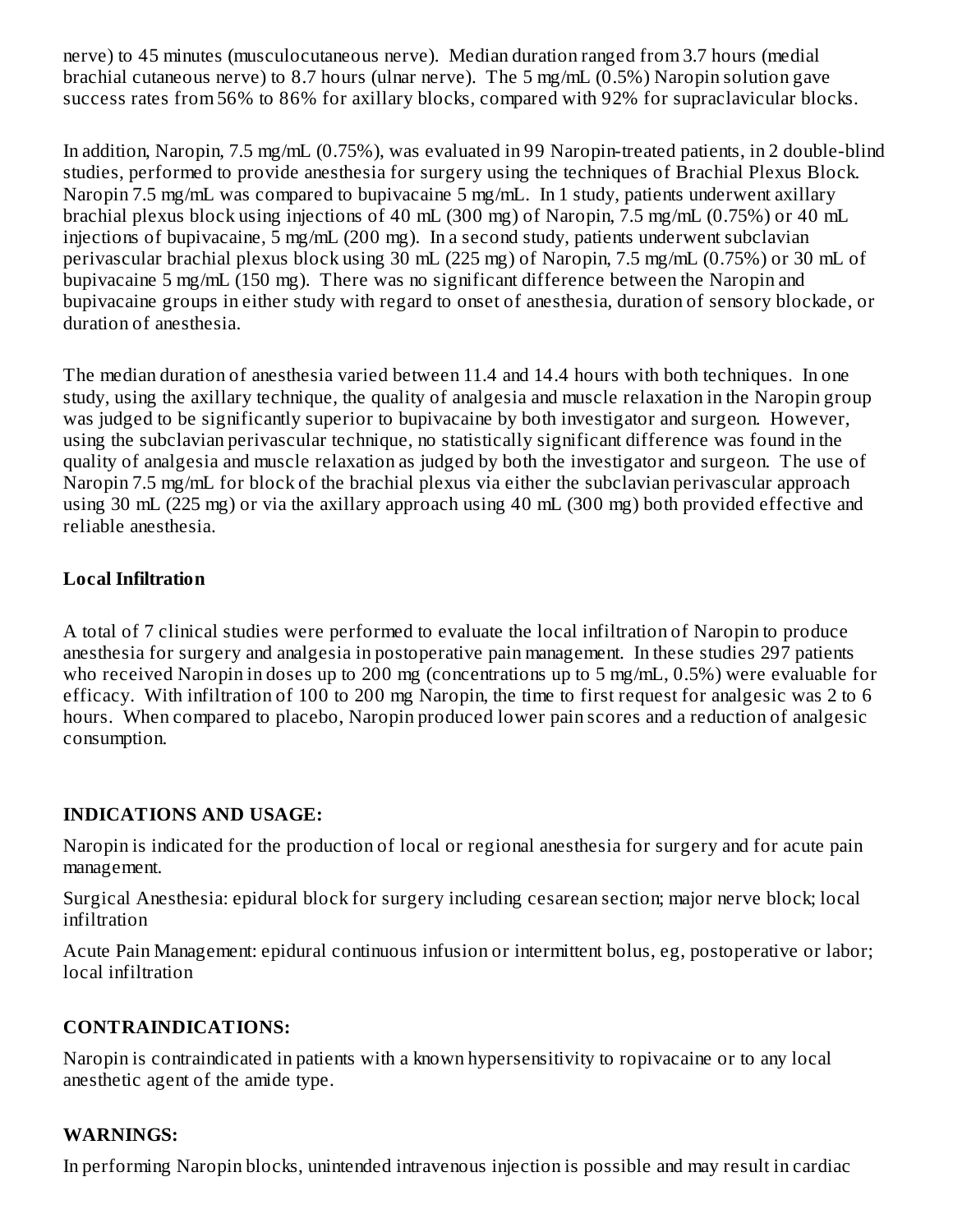arrhythmia or cardiac arrest. The potential for successful resuscitation has not been studied in humans. There have been rare reports of cardiac arrest during the use of Naropin for epidural anesthesia or peripheral nerve blockade, the majority of which occurred after unintentional accidental intravascular administration in elderly patients and in patients with concomitant heart disease. In some instances, resuscitation has been difficult. Should cardiac arrest occur, prolonged resuscitative efforts may be required to improve the probability of a successful outcome.

Naropin should be administered in incremental doses. It is not recommended for emergency situations, where a fast onset of surgical anesthesia is necessary. Historically, pregnant patients were reported to have a high risk for cardiac arrhythmias, cardiac/circulatory arrest and death when 0.75% bupivacaine (another member of the amino amide class of local anesthetics) was inadvertently rapidly injected intravenously.

Prior to receiving major blocks the general condition of the patient should be optimized and the patient should have an IV line inserted. All necessary precautions should be taken to avoid intravascular injection. Local anesthetics should only be administered by clinicians who are well versed in the diagnosis and management of dose-related toxicity and other acute emergencies which might arise from the block to be employed, and then only after insuring the **immediate (without delay)** availability of oxygen, other resuscitative drugs, cardiopulmonary resuscitative equipment, and the personnel resources needed for proper management of toxic reactions and related emergencies (see also **ADVERSE REACTIONS**, **PRECAUTIONS** and **MANAGEMENT OF LOCAL ANESTHETIC EMERGENCIES**). Delay in proper management of dose-related toxicity, underventilation from any cause, and/or altered sensitivity may lead to the development of acidosis, cardiac arrest and, possibly, death. Solutions of Naropin should not be used for the production of obstetrical paracervical block anesthesia, retrobulbar block, or spinal anesthesia (subarachnoid block) due to insufficient data to support such use. Intravenous regional anesthesia (bier block) should not be performed due to a lack of clinical experience and the risk of attaining toxic blood levels of ropivacaine.

Intra-articular infusions of local anesthetics following arthroscopic and other surgical procedures is an unapproved use, and there have been post-marketing reports of chondrolysis in patients receiving such infusions. The majority of reported cases of chondrolysis have involved the shoulder joint; cases of gleno-humeral chondrolysis have been described in pediatric and adult patients following intra-articular infusions of local anesthetics with and without epinephrine for periods of 48 to 72 hours. There is insufficient information to determine whether shorter infusion periods are not associated with these findings. The time of onset of symptoms, such as joint pain, stiffness and loss of motion can be variable, but may begin as early as the 2nd month after surgery. Currently, there is no effective treatment for chondrolysis; patients who experienced chondrolysis have required additional diagnostic and therapeutic procedures and some required arthroplasty or shoulder replacement.

It is essential that aspiration for blood, or cerebrospinal fluid (where applicable), be done prior to injecting any local anesthetic, both the original dose and all subsequent doses, to avoid intravascular or subarachnoid injection. However, a negative aspiration does *not* ensure against an intravascular or subarachnoid injection.

A well-known risk of epidural anesthesia may be an unintentional subarachnoid injection of local anesthetic. Two clinical studies have been performed to verify the safety of Naropin at a volume of 3 mL injected into the subarachnoid space since this dose represents an incremental epidural volume that could be unintentionally injected. The 15 and 22.5 mg doses injected resulted in sensory levels as high as T5 and T4, respectively. Anesthesia to pinprick started in the sacral dermatomes in 2 to 3 minutes, extended to the T10 level in 10 to 13 minutes and lasted for approximately 2 hours. The results of these two clinical studies showed that a 3 mL dose did not produce any serious adverse events when spinal anesthesia blockade was achieved.

Naropin should be used with caution in patients receiving other local anesthetics or agents structurally related to amide-type local anesthetics, since the toxic effects of these drugs are additive.

Patients treated with class III antiarrhythmic drugs (eg, amiodarone) should be under close surveillance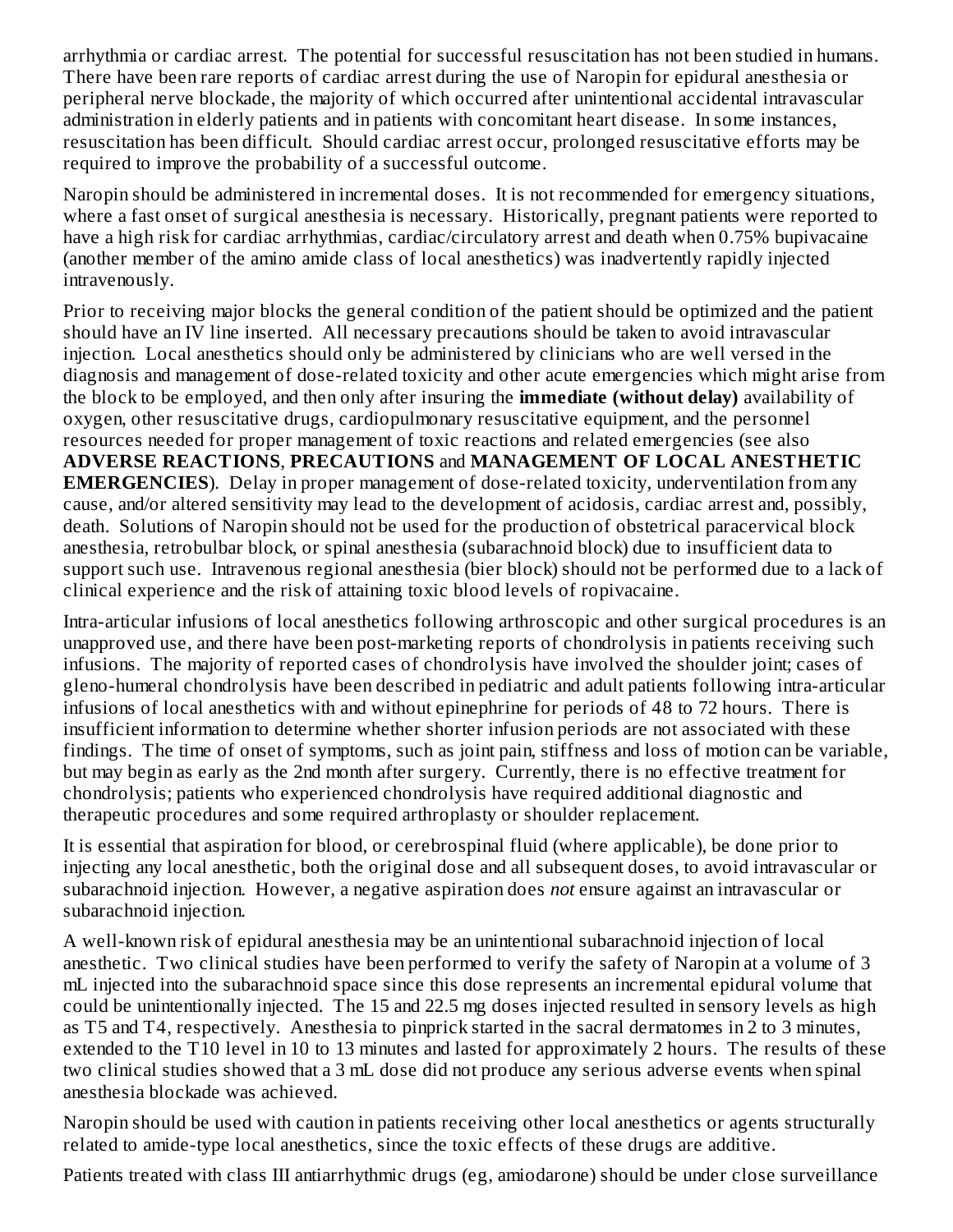and ECG monitoring considered, since cardiac effects may be additive.

# **PRECAUTIONS:**

#### *General*

The safe and effective use of local anesthetics depends on proper dosage, correct technique, adequate precautions and readiness for emergencies.

Resuscitative equipment, oxygen and other resuscitative drugs should be available for immediate use (see **WARNINGS** and **ADVERSE REACTIONS**). The lowest dosage that results in effective anesthesia should be used to avoid high plasma levels and serious adverse events. Injections should be made slowly and incrementally, with frequent aspirations before and during the injection to avoid intravascular injection. When a continuous catheter technique is used, syringe aspirations should also be performed before and during each supplemental injection. During the administration of epidural anesthesia, it is recommended that a test dose of a local anesthetic with a fast onset be administered initially and that the patient be monitored for central nervous system and cardiovascular toxicity, as well as for signs of unintended intrathecal administration before proceeding. When clinical conditions permit, consideration should be given to employing local anesthetic solutions, which contain epinephrine for the test dose because circulatory changes compatible with epinephrine may also serve as a warning sign of unintended intravascular injection. An intravascular injection is still possible even if aspirations for blood are negative. Administration of higher than recommended doses of Naropin to achieve greater motor blockade or increased duration of sensory blockade may result in cardiovascular depression, particularly in the event of inadvertent intravascular injection. Tolerance to elevated blood levels varies with the physical condition of the patient. Debilitated, elderly patients and acutely ill patients should be given reduced doses commensurate with their age and physical condition. Local anesthetics should also be used with caution in patients with hypotension, hypovolemia or heart block.

Careful and constant monitoring of cardiovascular and respiratory vital signs (adequacy of ventilation) and the patient's state of consciousness should be performed after each local anesthetic injection. It should be kept in mind at such times that restlessness, anxiety, incoherent speech, light-headedness, numbness and tingling of the mouth and lips, metallic taste, tinnitus, dizziness, blurred vision, tremors, twitching, depression, or drowsiness may be early warning signs of central nervous system toxicity. Because amide-type local anesthetics such as ropivacaine are metabolized by the liver, these drugs, especially repeat doses, should be used cautiously in patients with hepatic disease. Patients with severe hepatic disease, because of their inability to metabolize local anesthetics normally, are at a greater risk of developing toxic plasma concentrations. Local anesthetics should also be used with caution in patients with impaired cardiovascular function because they may be less able to compensate for functional changes associated with the prolongation of A-V conduction produced by these drugs.

Many drugs used during the conduct of anesthesia are considered potential triggering agents for malignant hyperthermia (MH). Amide-type local anesthetics are not known to trigger this reaction. However, since the need for supplemental general anesthesia cannot be predicted in advance, it is suggested that a standard protocol for MH management should be available.

#### *Epidural Anesthesia*

During epidural administration, Naropin should be administered in incremental doses of 3 to 5 mL with sufficient time between doses to detect toxic manifestations of unintentional intravascular or intrathecal injection. Syringe aspirations should also be performed before and during each supplemental injection in continuous (intermittent) catheter techniques. An intravascular injection is still possible even if aspirations for blood are negative. During the administration of epidural anesthesia, it is recommended that a test dose be administered initially and the effects monitored before the full dose is given. When clinical conditions permit, the test dose should contain an appropriate dose of epinephrine to serve as a warning of unintentional intravascular injection. If injected into a blood vessel, this amount of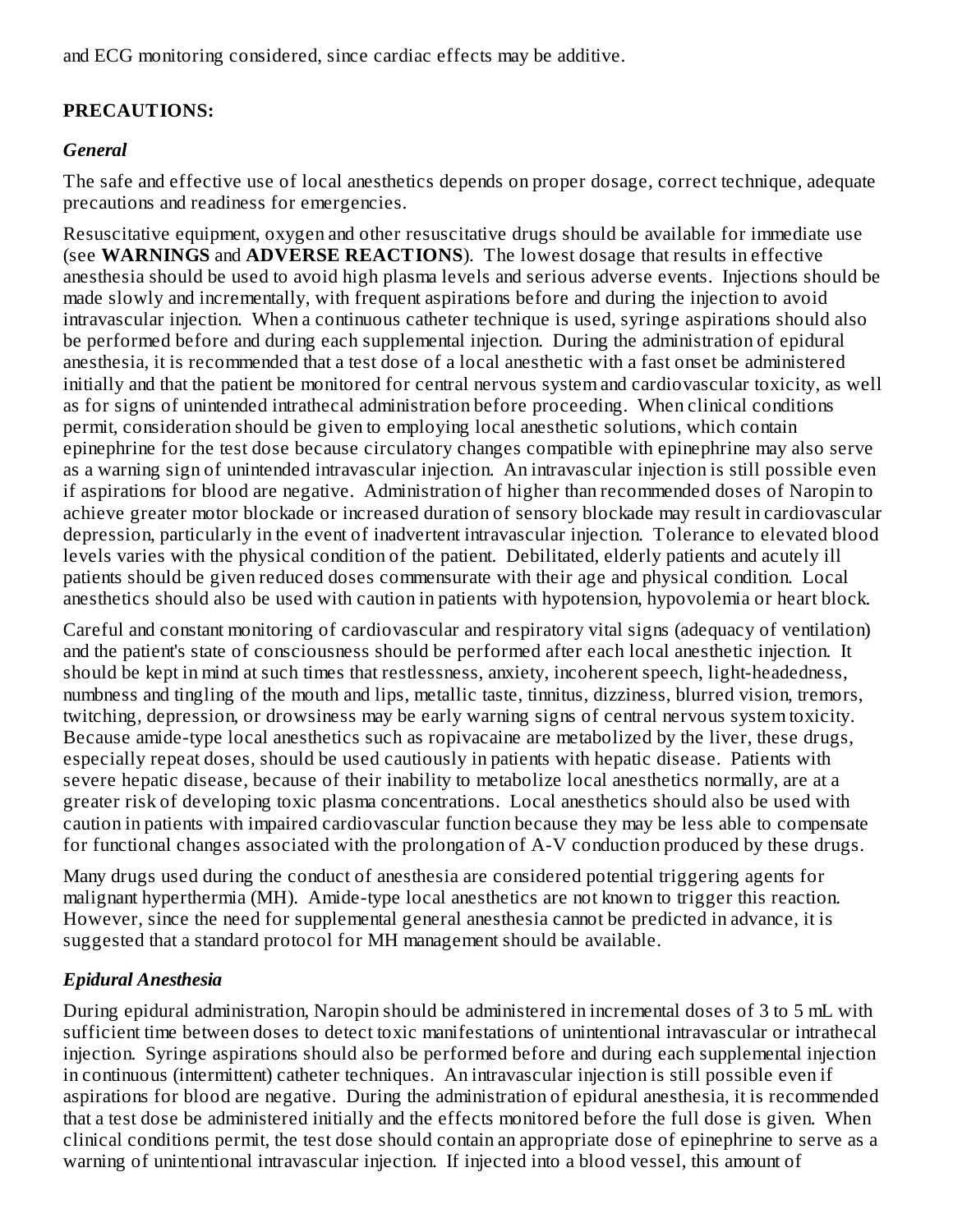epinephrine is likely to produce a transient "epinephrine response" within 45 seconds, consisting of an increase in heart rate and systolic blood pressure, circumoral pallor, palpitations and nervousness in the unsedated patient. The sedated patient may exhibit only a pulse rate increase of 20 or more beats per minute for 15 or more seconds. Therefore, following the test dose, the heart should be continuously monitored for a heart rate increase. Patients on beta-blockers may not manifest changes in heart rate, but blood pressure monitoring can detect a rise in systolic blood pressure. A test dose of a short-acting amide anesthetic such as lidocaine is recommended to detect an unintentional intrathecal administration. This will be manifested within a few minutes by signs of spinal block (eg, decreased sensation of the buttocks, paresis of the legs, or, in the sedated patient, absent knee jerk). An intravascular or subarachnoid injection is still possible even if results of the test dose are negative. The test dose itself may produce a systemic toxic reaction, high spinal or epinephrine-induced cardiovascular effects.

#### *Use in Brachial Plexus Block*

Ropivacaine plasma concentrations may approach the threshold for central nervous system toxicity after the administration of 300 mg of ropivacaine for brachial plexus block. Caution should be exercised when using the 300 mg dose (see **OVERDOSAGE**).

The dose for a major nerve block must be adjusted according to the site of administration and patient status. Supraclavicular brachial plexus blocks may be associated with a higher frequency of serious adverse reactions, regardless of the local anesthetic used.

# *Use in Peripheral Nerve Block*

Major peripheral nerve blocks may result in the administration of a large volume of local anesthetic in highly vascularized areas, often close to large vessels where there is an increased risk of intravascular injection and/or rapid systemic absorption, which can lead to high plasma concentrations.

#### *Use in Head and Neck Area*

Small doses of local anesthetics injected into the head and neck area may produce adverse reactions similar to systemic toxicity seen with unintentional intravascular injections of larger doses. The injection procedures require the utmost care. Confusion, convulsions, respiratory depression, and/or respiratory arrest, and cardiovascular stimulation or depression have been reported. These reactions may be due to intra-arterial injection of the local anesthetic with retrograde flow to the cerebral circulation. Patients receiving these blocks should have their circulation and respiration monitored and be constantly observed. Resuscitative equipment and personnel for treating adverse reactions should be immediately available. Dosage recommendations should not be exceeded (see **DOSAGE AND ADMINISTRATION**).

#### *Use in Ophthalmic Surgery*

The use of Naropin in retrobulbar blocks for ophthalmic surgery has not been studied. Until appropriate experience is gained, the use of Naropin for such surgery is not recommended.

#### *Information for Patients*

When appropriate, patients should be informed in advance that they may experience temporary loss of sensation and motor activity in the anesthetized part of the body following proper administration of lumbar epidural anesthesia. Also, when appropriate, the physician should discuss other information including adverse reactions in the Naropin package insert.

# *Drug Interactions*

Specific trials studying the interaction between ropivacaine and class III antiarrhythmic drugs (eg, amiodarone) have not been performed, but caution is advised (see **WARNINGS**).

Naropin should be used with caution in patients receiving other local anesthetics or agents structurally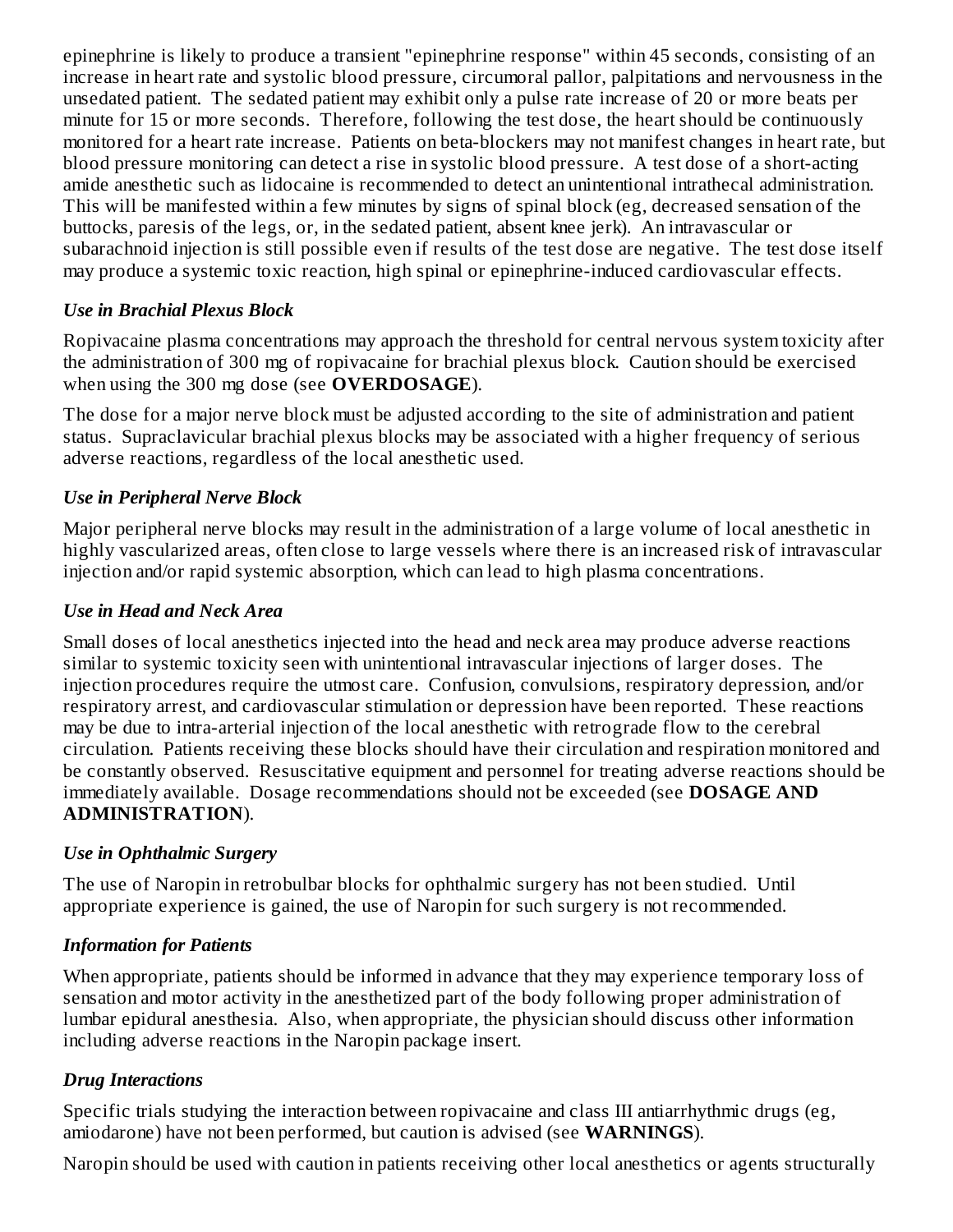related to amide-type local anesthetics, since the toxic effects of these drugs are additive. Cytochrome P4501A2 is involved in the formation of 3-hydroxy ropivacaine, the major metabolite. *In vivo*, the plasma clearance of ropivacaine was reduced by 70% during coadministration of fluvoxamine (25 mg bid for 2 days), a selective and potent CYP1A2 inhibitor. Thus strong inhibitors of cytochrome P4501A2, such as fluvoxamine, given concomitantly during administration of Naropin, can interact with Naropin leading to increased ropivacaine plasma levels. Caution should be exercised when CYP1A2 inhibitors are coadministered. Possible interactions with drugs known to be metabolized by CYP1A2 via competitive inhibition such as theophylline and imipramine may also occur. Coadministration of a selective and potent inhibitor of CYP3A4, ketoconazole (100 mg bid for 2 days with ropivacaine infusion administered 1 hour after ketoconazole) caused a 15% reduction in *in vivo* plasma clearance of ropivacaine.

#### *Carcinogenesis, Mutagenesis, Impairment of Fertility*

Long-term studies in animals of most local anesthetics, including ropivacaine, to evaluate the carcinogenic potential have not been conducted.

Weak mutagenic activity was seen in the mouse lymphoma test. Mutagenicity was not noted in the other assays, demonstrating that the weak signs of *in vitro* activity in the mouse lymphoma test were not manifest under diverse *in vivo* conditions.

Studies performed with ropivacaine in rats did not demonstrate an effect on fertility or general reproductive performance over 2 generations.

#### *Pregnancy Category B*

Reproduction toxicity studies have been performed in pregnant New Zealand white rabbits and Sprague-Dawley rats. During gestation days 6 to 18, rabbits received 1.3, 4.2, or 13 mg/kg/day subcutaneously. In rats, subcutaneous doses of 5.3, 11 and 26 mg/kg/day were administered during gestation days 6 to 15. No teratogenic effects were observed in rats and rabbits at the highest doses tested. The highest doses of 13 mg/kg/day (rabbits) and 26 mg/kg/day (rats) are approximately 1/3 of the maximum recommended human dose (epidural, 770 mg/24 hours) based on a mg/m<sup>2</sup> basis. In 2 prenatal and postnatal studies, the female rats were dosed daily from day 15 of gestation to day 20 postpartum. The doses were 5.3, 11 and 26 mg/kg/day subcutaneously. There were no treatment-related effects on late fetal development, parturition, lactation, neonatal viability, or growth of the offspring.

In another study with rats, the males were dosed daily for 9 weeks before mating and during mating. The females were dosed daily for 2 weeks before mating and then during the mating, pregnancy, and lactation, up to day 42 post coitus. At 23 mg/kg/day, an increased loss of pups was observed during the first 3 days postpartum. The effect was considered secondary to impaired maternal care due to maternal toxicity.

There are no adequate or well-controlled studies in pregnant women of the effects of Naropin on the developing fetus. Naropin should only be used during pregnancy if the benefits outweigh the risk.

Teratogenicity studies in rats and rabbits did not show evidence of any adverse effects on organogenesis or early fetal development in rats (26 mg/kg sc) or rabbits (13 mg/kg). The doses used were approximately equal to total daily dose based on body surface area. There were no treatmentrelated effects on late fetal development, parturition, lactation, neonatal viability, or growth of the offspring in 2 perinatal and postnatal studies in rats, at dose levels equivalent to the maximum recommended human dose based on body surface area. In another study at 23 mg/kg, an increased pup loss was seen during the first 3 days postpartum, which was considered secondary to impaired maternal care due to maternal toxicity.

#### *Labor and Delivery*

Local anesthetics, including ropivacaine, rapidly cross the placenta, and when used for epidural block can cause varying degrees of maternal, fetal and neonatal toxicity (see **CLINICAL**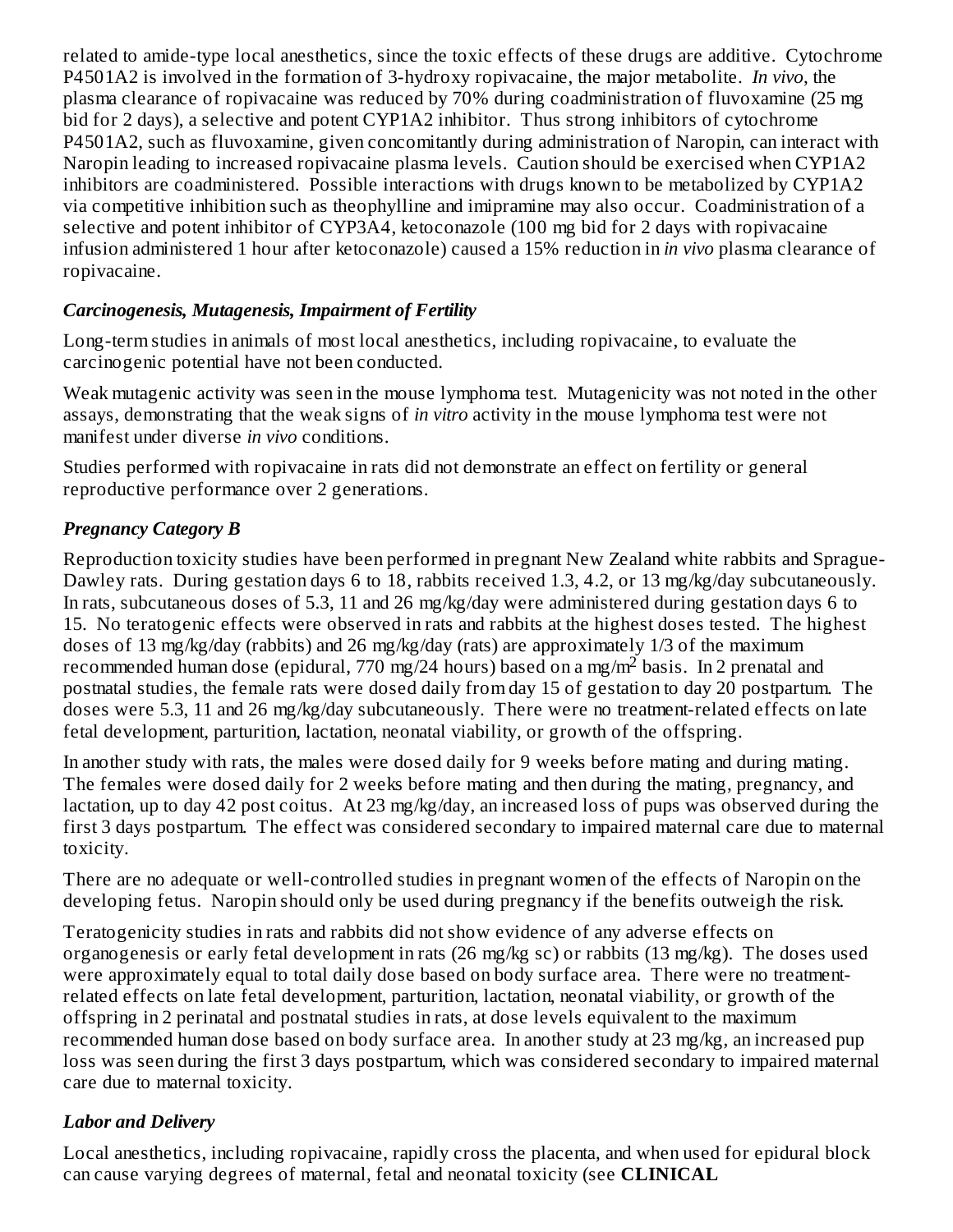**PHARMACOLOGY** and **PHARMACOKINETICS**). The incidence and degree of toxicity depend upon the procedure performed, the type and amount of drug used, and the technique of drug administration. Adverse reactions in the parturient, fetus and neonate involve alterations of the central nervous system, peripheral vascular tone and cardiac function.

Maternal hypotension has resulted from regional anesthesia with Naropin for obstetrical pain relief. Local anesthetics produce vasodilation by blocking sympathetic nerves. Elevating the patient's legs and positioning her on her left side will help prevent decreases in blood pressure. The fetal heart rate also should be monitored continuously, and electronic fetal monitoring is highly advisable. Epidural anesthesia has been reported to prolong the second stage of labor by removing the patient's reflex urge to bear down or by interfering with motor function. Spontaneous vertex delivery occurred more frequently in patients receiving Naropin than in those receiving bupivacaine.

# *Nursing Mothers*

Some local anesthetic drugs are excreted in human milk and caution should be exercised when they are administered to a nursing woman. The excretion of ropivacaine or its metabolites in human milk has not been studied. Based on the milk/plasma concentration ratio in rats, the estimated daily dose to a pup will be about 4% of the dose given to the mother. Assuming that the milk/plasma concentration in humans is of the same order, the total Naropin dose to which the baby is exposed by breast-feeding is far lower than by exposure *in utero* in pregnant women at term (see **PRECAUTIONS**).

# *Pediatric Use*

The safety and efficacy of Naropin in pediatric patients have not been established.

# *Geriatric Use*

Of the 2,978 subjects that were administered Naropin Injection in 71 controlled and uncontrolled clinical studies, 803 patients (27%) were 65 years of age or older which includes 127 patients (4%) 75 years of age and over. Naropin Injection was found to be safe and effective in the patients in these studies. Clinical data in one published article indicate that differences in various pharmacodynamic measures were observed with increasing age. In one study, the upper level of analgesia increased with age, the maximum decrease of mean arterial pressure (MAP) declined with age during the first hour after epidural administration, and the intensity of motor blockade increased with age.

This drug and its metabolites are known to be excreted by the kidney, and the risk of toxic reactions to this drug may be greater in patients with impaired renal function. Elderly patients are more likely to have decreased hepatic, renal, or cardiac function, as well as concomitant disease. Therefore, care should be taken in dose selection, starting at the low end of the dosage range, and it may be useful to monitor renal function (see *PHARMACOKINETICS, Elimination*).

# **ADVERSE REACTIONS:**

Reactions to ropivacaine are characteristic of those associated with other amide-type local anesthetics. A major cause of adverse reactions to this group of drugs may be associated with excessive plasma levels, which may be due to overdosage, unintentional intravascular injection or slow metabolic degradation.

The reported adverse events are derived from clinical studies conducted in the U.S. and other countries. The reference drug was usually bupivacaine. The studies used a variety of premedications, sedatives, and surgical procedures of varying length. A total of 3,988 patients have been exposed to Naropin at concentrations up to 1% in clinical trials. Each patient was counted once for each type of adverse event.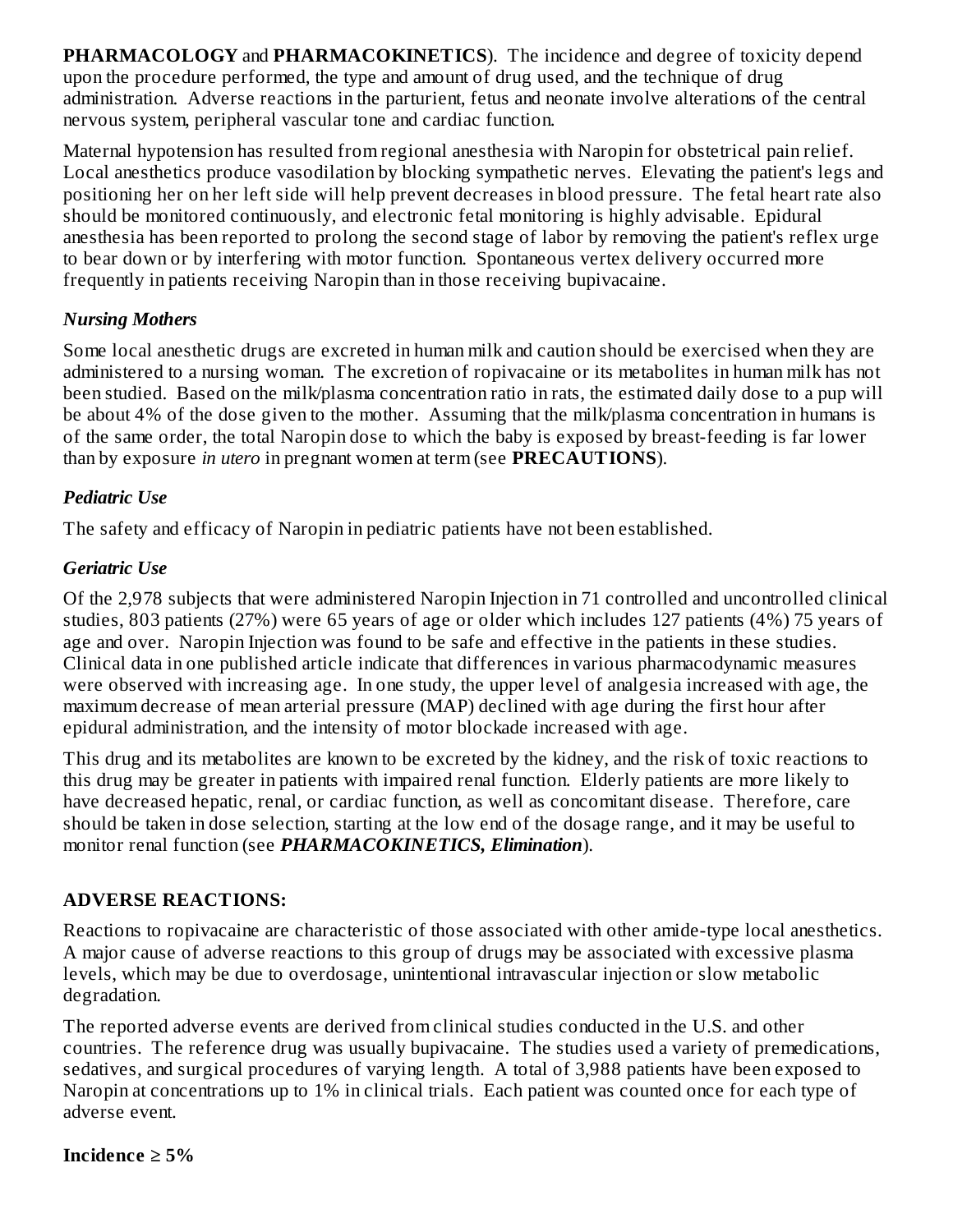For the indications of epidural administration in surgery, cesarean section, postoperative pain management, peripheral nerve block, and local infiltration, the following treatment-emergent adverse events were reported with an incidence of ≥5% in all clinical studies (N=3988): hypotension (37%), nausea (24.8%), vomiting (11.6%), bradycardia (9.3%), fever (9.2%), pain (8%), postoperative complications (7.1%), anemia (6.1%), paresthesia (5.6%), headache (5.1%), pruritus (5.1%), and back pain (5%).

#### *Incidence 1 to 5%*

Urinary retention, dizziness, rigors, hypertension, tachycardia, anxiety, oliguria, hypoesthesia, chest pain, hypokalemia, dyspnea, cramps, and urinary tract infection.

#### *Incidence in Controlled Clinical Trials*

The reported adverse events are derived from controlled clinical studies with Naropin (concentrations ranged from 0.125% to 1% for Naropin and 0.25% to 0.75% for bupivacaine) in the U.S. and other countries involving 3,094 patients. Table 3A and 3B list adverse events (number and percentage) that occurred in at least 1% of Naropin-treated patients in these studies. The majority of patients receiving concentrations higher than 5 mg/mL (0.5%) were treated with Naropin.

# **Table 3A Advers e Events Reported in** ≥**1% of Adult Patients Receiving Regional or Local Anesthesia**

#### **(Surgery, Labor, Cesarean Section, Postoperative Pain Management, Peripheral Nerve Block and Local Infiltration)**

| <b>Adverse Reaction</b> |             | <b>Naropin</b><br>total $N=1661$ | <b>Bupivacaine</b><br>total $N=1433$ |        |  |
|-------------------------|-------------|----------------------------------|--------------------------------------|--------|--|
|                         | $\mathbf N$ | (% )                             | ${\bf N}$                            | (%)    |  |
| Hypotension             | 536         | (32.3)                           | 408                                  | (28.5) |  |
| Nausea                  | 283         | (17)                             | 207                                  | (14.4) |  |
| Vomiting                | 117         | (7)                              | 88                                   | (6.1)  |  |
| <b>Bradycardia</b>      | 96          | (5.8)                            | 73                                   | (5.1)  |  |
|                         |             |                                  |                                      |        |  |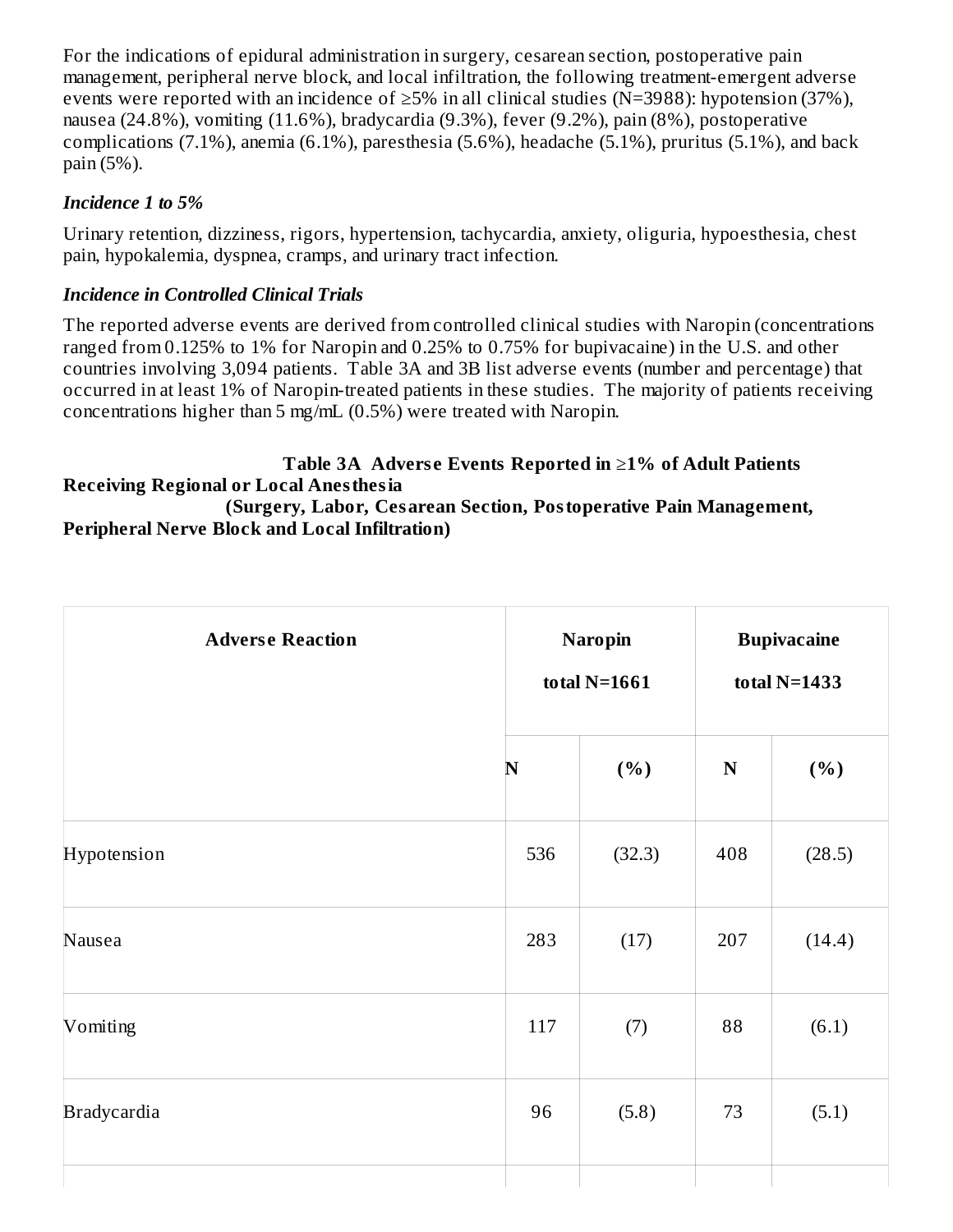| Headache                         | 84 | (5.1) | 68     | (4.7) |
|----------------------------------|----|-------|--------|-------|
| Paresthesia                      | 82 | (4.9) | 57     | (4)   |
| Back pain                        | 73 | (4.4) | $75\,$ | (5.2) |
| Pain                             | 71 | (4.3) | $71\,$ | (5)   |
| Pruritus                         | 63 | (3.8) | 40     | (2.8) |
| Fever                            | 61 | (3.7) | 37     | (2.6) |
| <b>Dizziness</b>                 | 42 | (2.5) | 23     | (1.6) |
| Rigors (Chills)                  | 42 | (2.5) | 24     | (1.7) |
| Postoperative complications      | 41 | (2.5) | 44     | (3.1) |
| Hypoesthesia                     | 27 | (1.6) | 24     | (1.7) |
| Urinary retention                | 23 | (1.4) | 20     | (1.4) |
| Progression of labor poor/failed | 23 | (1.4) | 22     | (1.5) |
| Anxiety                          | 21 | (1.3) | $11\,$ | (0.8) |
| Breast disorder, breast-feeding  | 21 | (1.3) | 12     | (0.8) |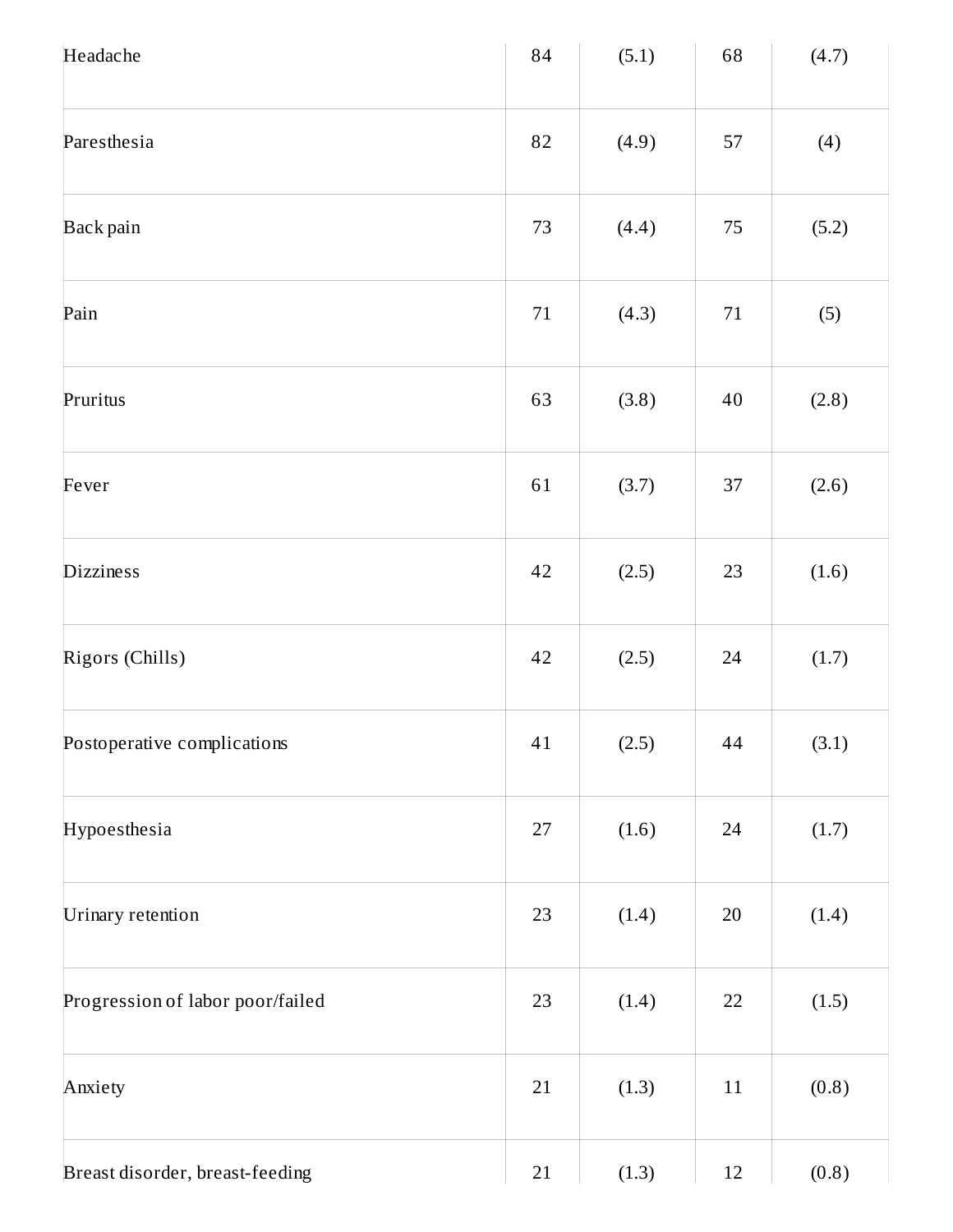| Rhinitis | 18 | (1.1) | 13 | (0.9) |
|----------|----|-------|----|-------|

#### **Table 3B Advers e Events Reported in** ≥**1% of Fetus es or Neonates of Mothers Who Received Regional Anesthesia**

**(Cesarean Section and Labor Studies)**

| <b>Adverse Reaction</b>       |    | <b>Naropin</b><br>total N=639 | <b>Bupivacaine</b><br>total $N=573$ |        |  |
|-------------------------------|----|-------------------------------|-------------------------------------|--------|--|
|                               | N  | (% )                          | ${\bf N}$                           | (% )   |  |
| Fetal bradycardia             | 77 | (12.1)                        | 68                                  | (11.9) |  |
| Neonatal jaundice             | 49 | (7.7)                         | 47                                  | (8.2)  |  |
| Neonatal complication-NOS     | 42 | (6.6)                         | 38                                  | (6.6)  |  |
| Apgar score low               | 18 | (2.8)                         | 14                                  | (2.4)  |  |
| Neonatal respiratory disorder | 17 | (2.7)                         | 18                                  | (3.1)  |  |
| Neonatal tachypnea            | 14 | (2.2)                         | 15                                  | (2.6)  |  |
| Neonatal fever                | 13 | (2)                           | $14$                                | (2.4)  |  |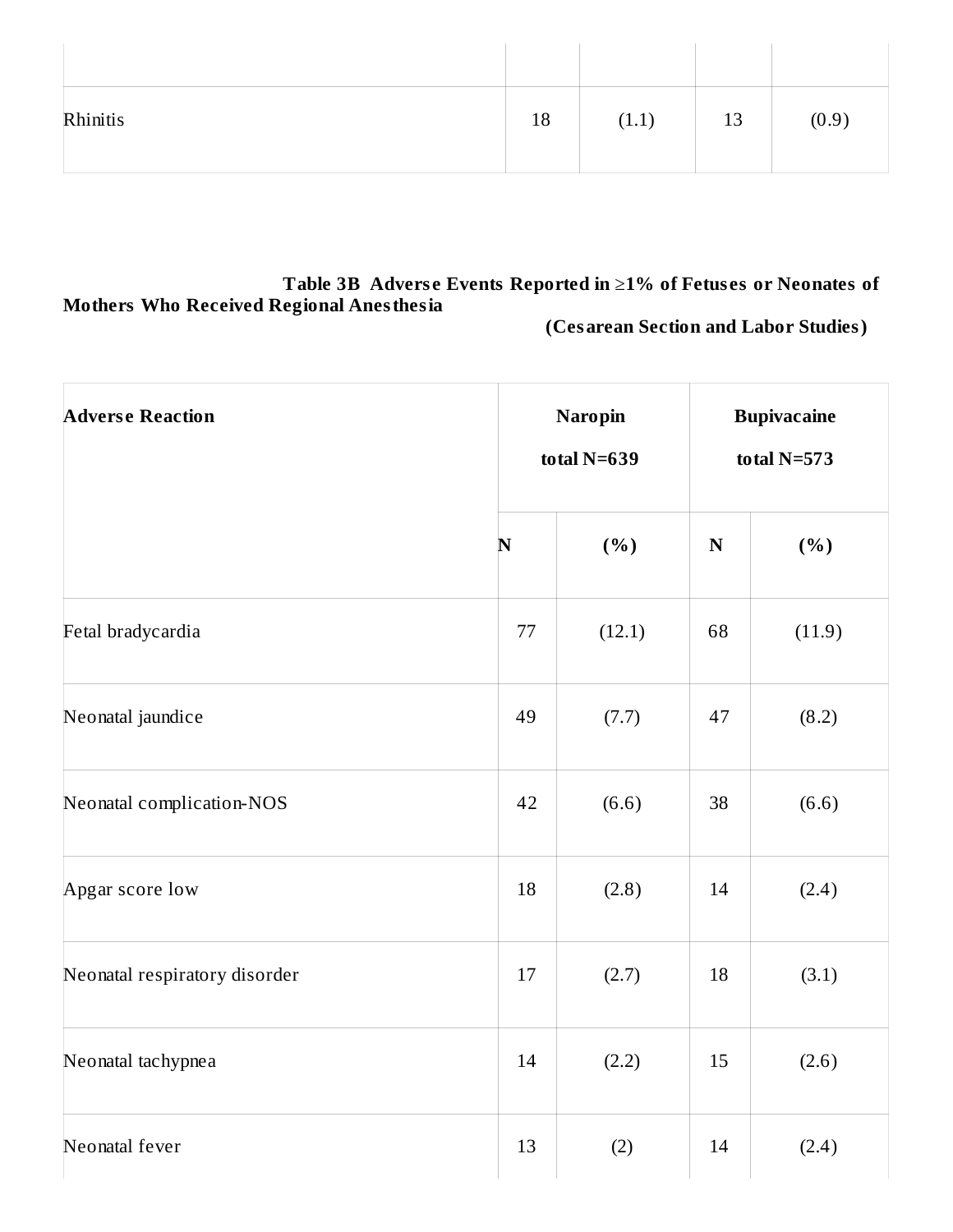| Fetal tachycardia     | 13 | (2)   | 12 | (2.1) |
|-----------------------|----|-------|----|-------|
| <b>Fetal distress</b> | 11 | (1.7) | 10 | (1.7) |
| Neonatal infection    | 10 | (1.6) | 8  | (1.4) |
| Neonatal hypoglycemia | 8  | (1.3) | 16 | (2.8) |

#### *Incidence <1%*

The following adverse events were reported during the Naropin clinical program in more than one patient (N=3988), occurred at an overall incidence of <1%, and were considered relevant:

*Application Site Reactions* - injection site pain

*Cardiovascular System* - vasovagal reaction, syncope, postural hypotension, non-specific ECG abnormalities

*Female Reproductive* - poor progression of labor, uterine atony

*Gastrointestinal System* - fecal incontinence, tenesmus, neonatal vomiting

*General and Other Disorders* - hypothermia, malaise, asthenia, accident and/or injury

*Hearing and Vestibular* - tinnitus, hearing abnormalities

*Heart Rate and Rhythm* - extrasystoles, non-specific arrhythmias, atrial fibrillation

*Liver and Biliary System* - jaundice

*Metabolic Disorders* - hypomagnesemia

*Musculoskeletal System* - myalgia

*Myo/Endo/Pericardium* - ST segment changes, myocardial infarction

*Nervous System* - tremor, Horner's syndrome, paresis, dyskinesia, neuropathy, vertigo, coma, convulsion, hypokinesia, hypotonia, ptosis, stupor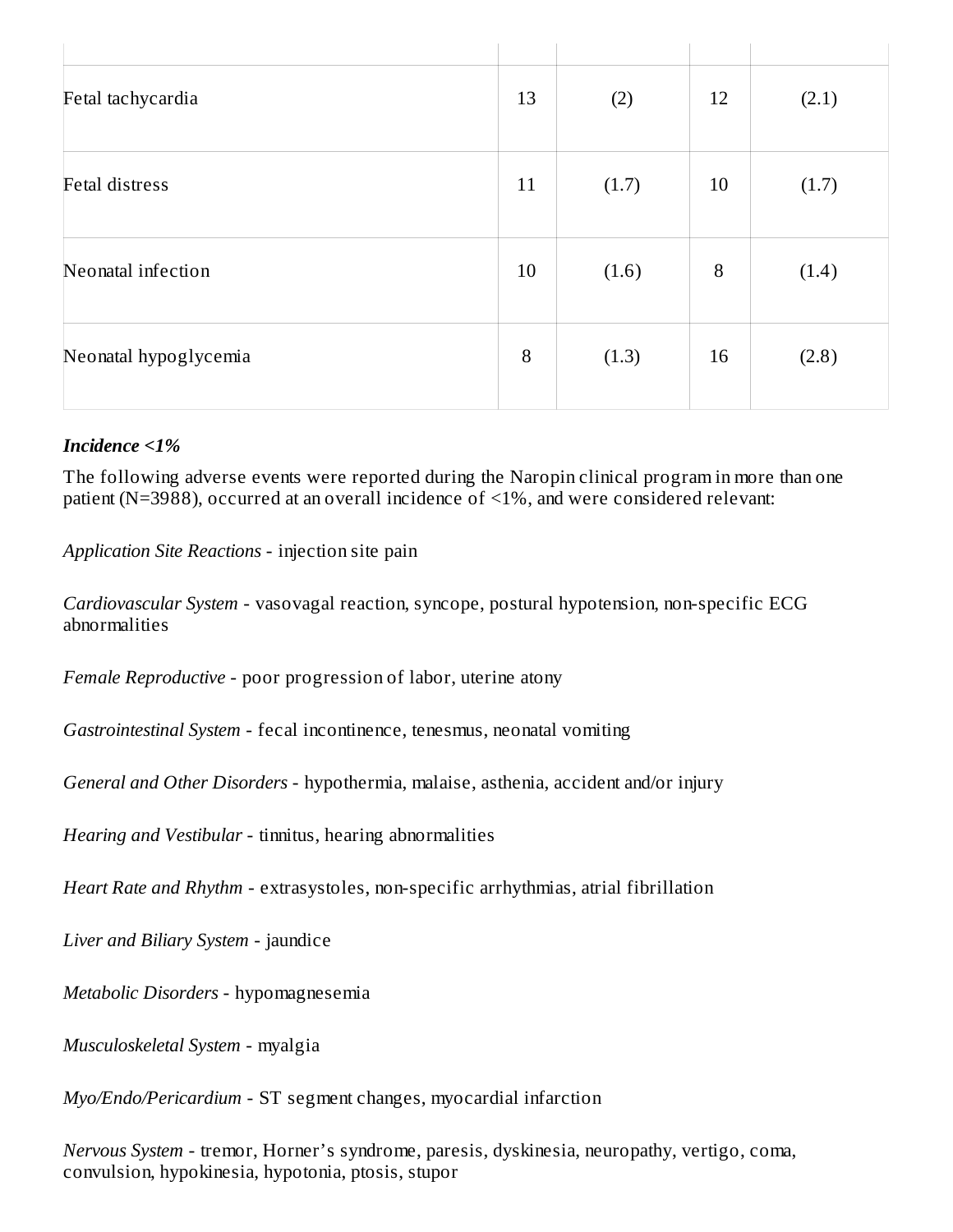*Psychiatric Disorders* - agitation, confusion, somnolence, nervousness, amnesia, hallucination, emotional lability, insomnia, nightmares

*Respiratory System* - bronchospasm, coughing

*Skin Disorders* - rash, urticaria

*Urinary System Disorders* - urinary incontinence, micturition disorder

*Vascular* - deep vein thrombosis, phlebitis, pulmonary embolism

*Vision* - vision abnormalities

For the indication epidural anesthesia for surgery, the 15 most common adverse events were compared between different concentrations of Naropin and bupivacaine. Table 4 is based on data from trials in the U.S. and other countries where Naropin was administered as an epidural anesthetic for surgery.

#### **Table 4 Common Events (Epidural**

#### **Administration)**

| <b>Adverse Reaction</b> |                                     |        |     | <b>Naropin</b>                       | <b>Bupivacaine</b> |                             |    |                                    |    |                                      |  |
|-------------------------|-------------------------------------|--------|-----|--------------------------------------|--------------------|-----------------------------|----|------------------------------------|----|--------------------------------------|--|
|                         | $5 \text{ mg/mL}$<br>to tal $N=256$ |        |     | $7.5 \text{ mg/mL}$<br>total $N=297$ |                    | $10$ mg/mL<br>total $N=207$ |    | $5 \text{ mg/mL}$<br>total $N=236$ |    | $7.5 \text{ mg/mL}$<br>total $N=174$ |  |
|                         | ${\bf N}$                           | (% )   | N   | (%)                                  | $\mathbf N$        | (% )                        | N  | (% )                               | N  | (%)                                  |  |
| hypotension             | 99                                  | (38.7) | 146 | (49.2)                               | 113                | (54.6)                      | 91 | (38.6)                             | 89 | (51.1)                               |  |
| nausea                  | 34                                  | (13.3) | 68  | (22.9)                               |                    |                             | 41 | (17.4)                             | 36 | (20.7)                               |  |
| bradycardia             | 29                                  | (11.3) | 58  | (19.5)                               | 40                 | (19.3)                      | 32 | (13.6)                             | 25 | (14.4)                               |  |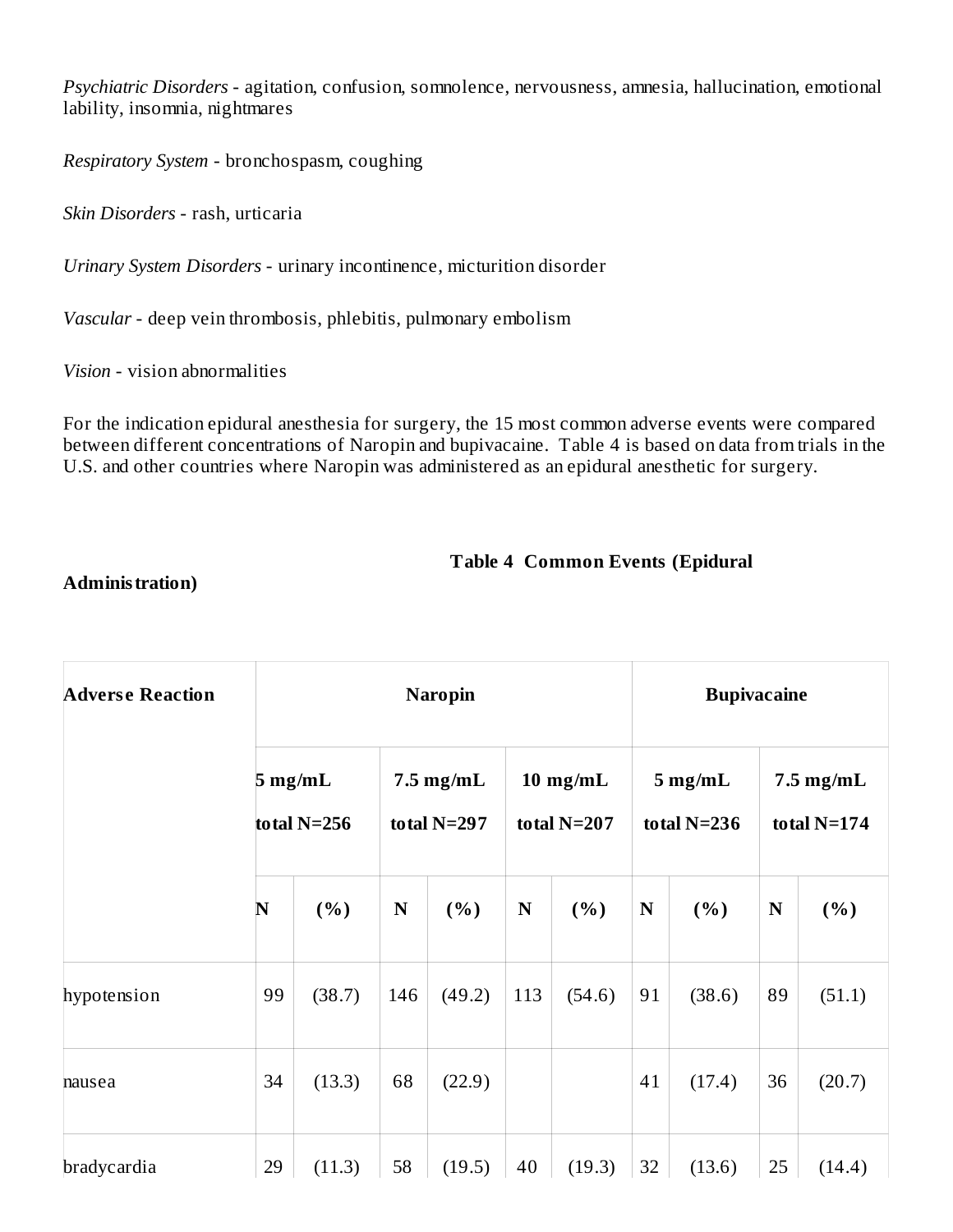| back pain            | 18      | (7)   | 23             | (7.7)  | 34           | (16.4) | 21             | (8.9) | 23             | (13.2) |
|----------------------|---------|-------|----------------|--------|--------------|--------|----------------|-------|----------------|--------|
| vomiting             | 18      | (7)   | 33             | (11.1) | 23           | (11.1) | 19             | (8.1) | 14             | (8)    |
| headache             | 12      | (4.7) | 20             | (6.7)  | 16           | (7.7)  | 13             | (5.5) | $9$            | (5.2)  |
| fever                | 8       | (3.1) | 5              | (1.7)  | 18           | (8.7)  | 11             | (4.7) |                |        |
| chills               | $\,6\,$ | (2.3) | $\overline{7}$ | (2.4)  | $\,6\,$      | (2.9)  | $\overline{4}$ | (1.7) | $\mathbf{3}$   | (1.7)  |
| urinary<br>retention | 5       | (2)   | $\, 8$         | (2.7)  | 10           | (4.8)  | 10             | (4.2) |                |        |
| paresthesia          | 5       | (2)   | $10\,$         | (3.4)  | 5            | (2.4)  | $\overline{7}$ | (3)   |                |        |
| pruritus             |         |       | 14             | (4.7)  | $\mathbf{3}$ | (1.4)  |                |       | $\overline{7}$ | (4)    |

Using data from the same studies, the number (%) of patients experiencing hypotension is displayed by patient age, drug and concentration in Table 5. In Table 6, the adverse events for Naropin are broken down by gender.

#### **Table 5 Effects of Age on Hypotension (Epidural Administration) Total N: Naropin = 760, Bupivacaine = 410**

| <b>AGE</b> | <b>Naropin</b> | <b>Bupivacaine</b> |
|------------|----------------|--------------------|
|            |                |                    |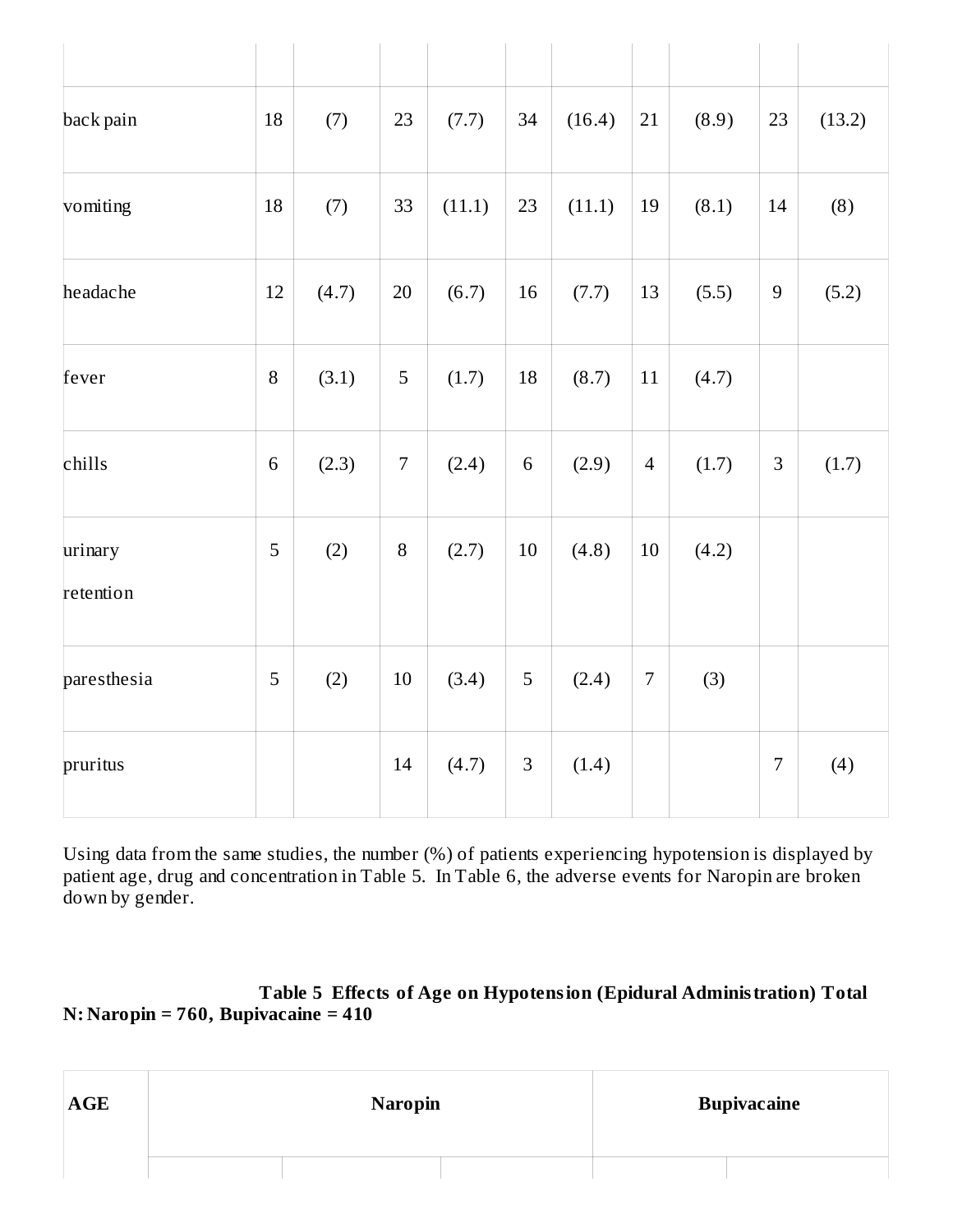|           |    | $5 \text{ mg/mL}$ |    | $7.5 \text{ mg/mL}$ |    |        | $10$ mg/mL |        | $5$ mg/mL<br>$7.5$ mg/mL |        |  |
|-----------|----|-------------------|----|---------------------|----|--------|------------|--------|--------------------------|--------|--|
|           | N  | (%)               | N  | (%)                 | N  | (%)    | N          | (%)    | N                        | (% )   |  |
| $ $ <65   | 68 | (32.2)            | 99 | (43.2)              | 87 | (51.5) | 64         | (33.5) | 73                       | (48.3) |  |
| $\geq 65$ | 31 | (68.9)            | 47 | (69.1)              | 26 | (68.4) | 27         | (60)   | 16                       | (69.6) |  |

#### **Table 6 Most Common Advers e Events by Gender (Epidural Administration) Total N: Females = 405, Males = 355**

| <b>Adverse Reaction</b> |           | <b>Female</b> | <b>Male</b> |        |  |
|-------------------------|-----------|---------------|-------------|--------|--|
|                         | ${\bf N}$ | (%)           | ${\bf N}$   | (%)    |  |
| hypotension             | 220       | (54.3)        | 138         | (38.9) |  |
| nausea                  | 119       | (29.4)        | 23          | (6.5)  |  |
| bradycardia             | 65        | (16)          | 56          | (15.8) |  |
| vomiting                | 59        | (14.6)        | $\, 8$      | (2.3)  |  |
| back pain               | 41        | (10.1)        | 23          | (6.5)  |  |
| headache                | 33        | (8.1)         | $17\,$      | (4.8)  |  |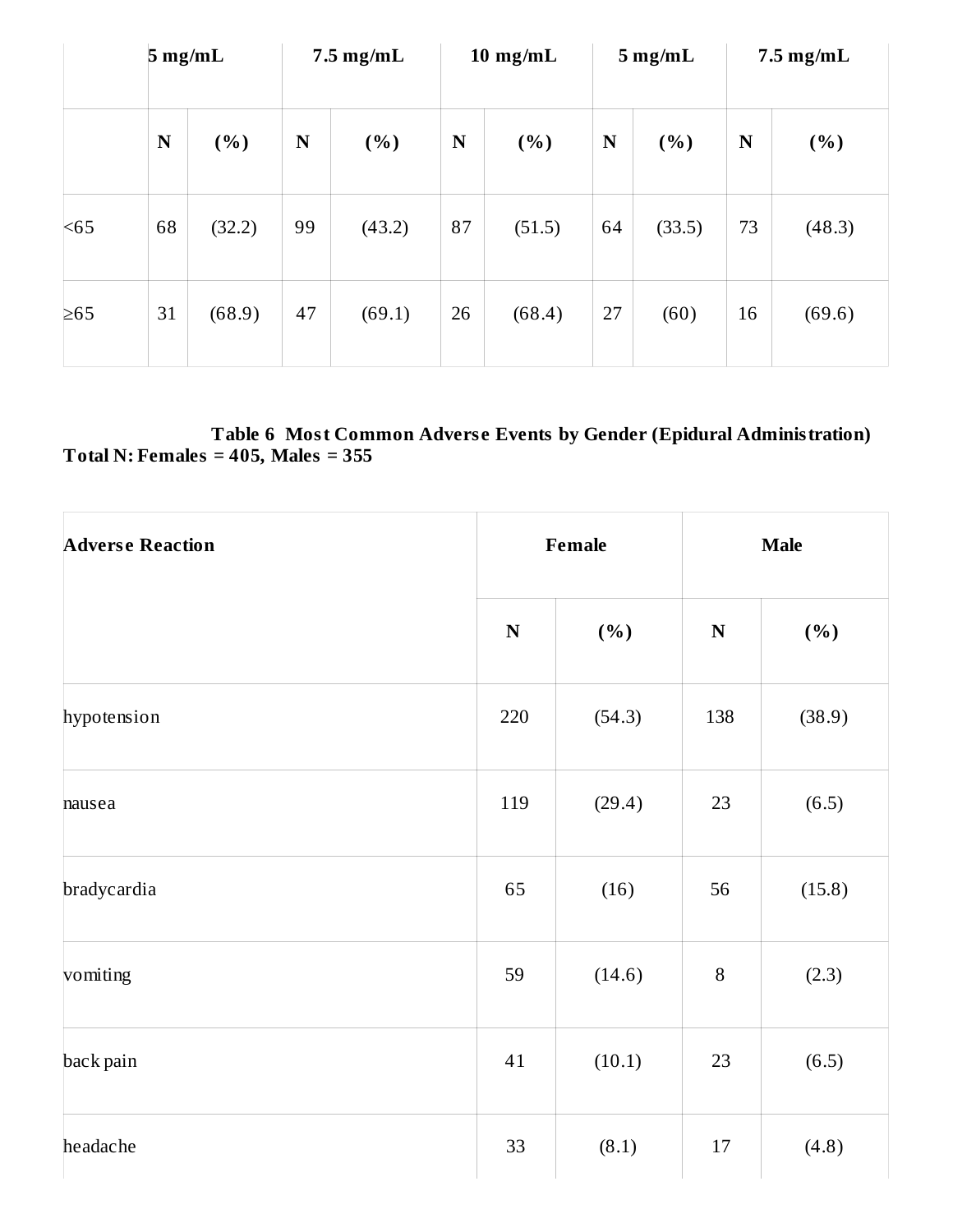| chills            | $18\,$         | (4.4) | 5                | (1.4) |
|-------------------|----------------|-------|------------------|-------|
| fever             | $16\,$         | (4)   | $\sqrt{3}$       | (0.8) |
| pruritus          | $16\,$         | (4)   | $1\,$            | (0.3) |
| pain              | 12             | (3)   | $\overline{4}$   | (1.1) |
| urinary retention | $11\,$         | (2.7) | $\boldsymbol{7}$ | (2)   |
| dizziness         | $\overline{9}$ | (2.2) | $\overline{4}$   | (1.1) |
| hypoesthesia      | $\, 8$         | (2)   | $\overline{2}$   | (0.6) |
| paresthesia       | $\, 8$         | (2)   | $10\,$           | (2.8) |

#### *Systemic Reactions*

The most commonly encountered acute adverse experiences that demand immediate countermeasures are related to the central nervous system and the cardiovascular system. These adverse experiences are generally dose-related and due to high plasma levels that may result from overdosage, rapid absorption from the injection site, diminished tolerance or from unintentional intravascular injection of the local anesthetic solution. In addition to systemic dose-related toxicity, unintentional subarachnoid injection of drug during the intended performance of lumbar epidural block or nerve blocks near the vertebral column (especially in the head and neck region) may result in underventilation or apnea ("Total or High Spinal"). Also, hypotension due to loss of sympathetic tone and respiratory paralysis or underventilation due to cephalad extension of the motor level of anesthesia may occur. This may lead to secondary cardiac arrest if untreated. Factors influencing plasma protein binding, such as acidosis, systemic diseases that alter protein production or competition with other drugs for protein binding sites, may diminish individual tolerance.

Epidural administration of Naropin has, in some cases, as with other local anesthetics, been associated with transient increases in temperature to >38.5°C. This occurred more frequently at doses of Naropin  $>16$  mg/h.

#### *Neurologic Reactions*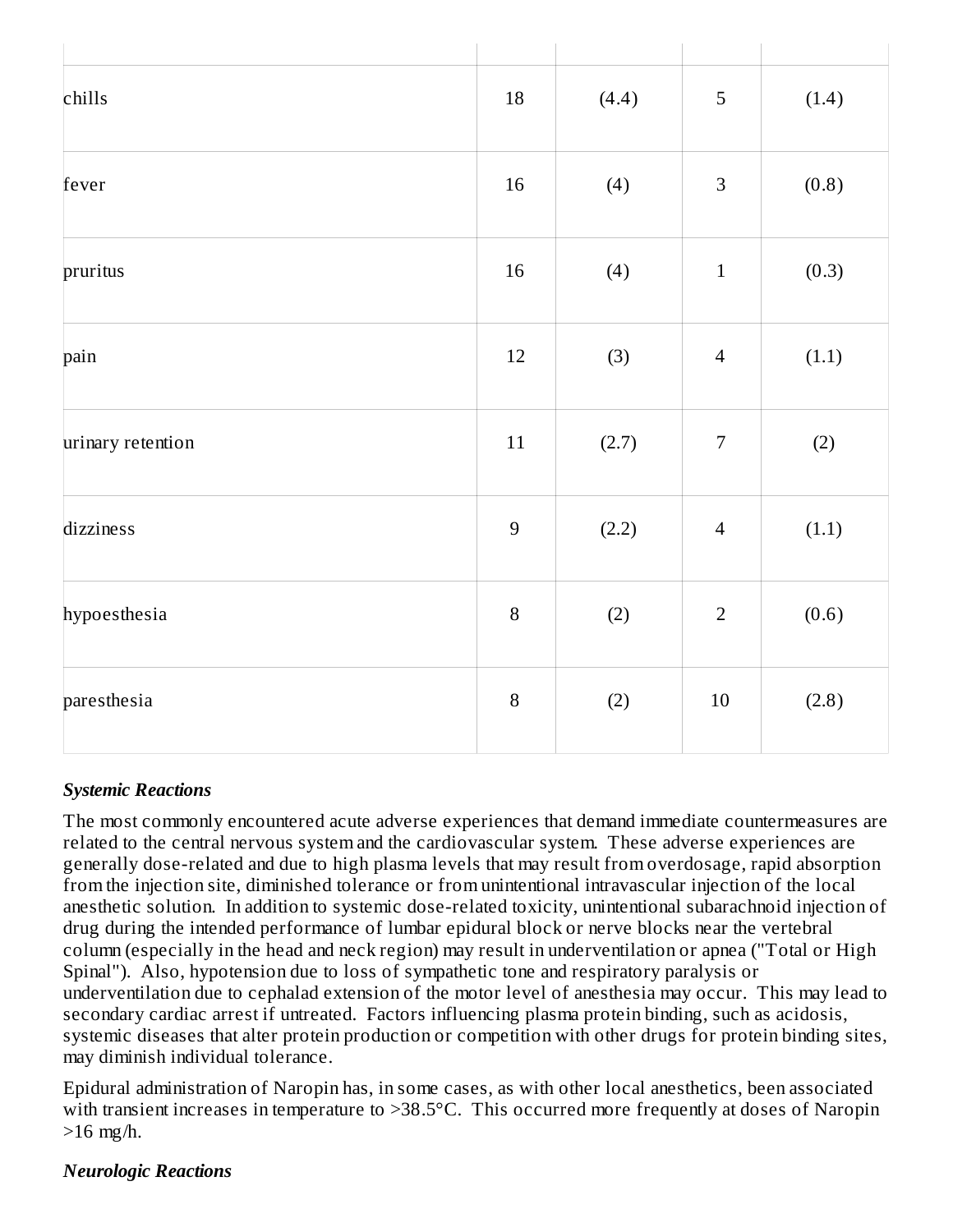These are characterized by excitation and/or depression. Restlessness, anxiety, dizziness, tinnitus, blurred vision or tremors may occur, possibly proceeding to convulsions. However, excitement may be transient or absent, with depression being the first manifestation of an adverse reaction. This may quickly be followed by drowsiness merging into unconsciousness and respiratory arrest. Other central nervous system effects may be nausea, vomiting, chills, and constriction of the pupils.

The incidence of convulsions associated with the use of local anesthetics varies with the route of administration and the total dose administered. In a survey of studies of epidural anesthesia, overt toxicity progressing to convulsions occurred in approximately 0.1% of local anesthetic administrations.

The incidence of adverse neurological reactions associated with the use of local anesthetics may be related to the total dose and concentration of local anesthetic administered and are also dependent upon the particular drug used, the route of administration, and the physical status of the patient. Many of these observations may be related to local anesthetic techniques, with or without a contribution from the drug. During lumbar epidural block, occasional unintentional penetration of the subarachnoid space by the catheter or needle may occur. Subsequent adverse effects may depend partially on the amount of drug administered intrathecally as well as the physiological and physical effects of a dural puncture. These observations may include spinal block of varying magnitude (including high or total spinal block), hypotension secondary to spinal block, urinary retention, loss of bladder and bowel control (fecal and urinary incontinence), and loss of perineal sensation and sexual function. Signs and symptoms of subarachnoid block typically start within 2 to 3 minutes of injection. Doses of 15 and 22.5 mg of Naropin resulted in sensory levels as high as T5 and T4, respectively. Analgesia started in the sacral dermatomes in 2 to 3 minutes and extended to the T10 level in 10 to 13 minutes and lasted for approximately 2 hours. Other neurological effects following unintentional subarachnoid administration during epidural anesthesia may include persistent anesthesia, paresthesia, weakness, paralysis of the lower extremities, and loss of sphincter control; all of which may have slow, incomplete or no recovery. Headache, septic meningitis, meningismus, slowing of labor, increased incidence of forceps delivery, or cranial nerve palsies due to traction on nerves from loss of cerebrospinal fluid have been reported (see **DOSAGE AND ADMINISTRATION** discussion of Lumbar Epidural Block). A high spinal is characterized by paralysis of the arms, loss of consciousness, respiratory paralysis and bradycardia.

#### *Cardiovascular System Reactions*

High doses or unintentional intravascular injection may lead to high plasma levels and related depression of the myocardium, decreased cardiac output, heart block, hypotension, bradycardia, ventricular arrhythmias, including ventricular tachycardia and ventricular fibrillation, and possibly cardiac arrest (see WARNINGS, PRECAUTIONS, and OVERDOSAGE).

#### *Allergic Reactions*

Allergic type reactions are rare and may occur as a result of sensitivity to the local anesthetic (see **WARNINGS**). These reactions are characterized by signs such as urticaria, pruritus, erythema, angioneurotic edema (including laryngeal edema), tachycardia, sneezing, nausea, vomiting, dizziness, syncope, excessive sweating, elevated temperature, and possibly, anaphylactoid symptomatology (including severe hypotension). Cross-sensitivity among members of the amide-type local anesthetic group has been reported. The usefulness of screening for sensitivity has not been definitively established.

# **OVERDOSAGE:**

Acute emergencies from local anesthetics are generally related to high plasma levels encountered, or large doses administered, during therapeutic use of local anesthetics or to unintended subarachnoid or intravascular injection of local anesthetic solution (see ADVERSE REACTIONS, WARNINGS, and PRECAUTIONS).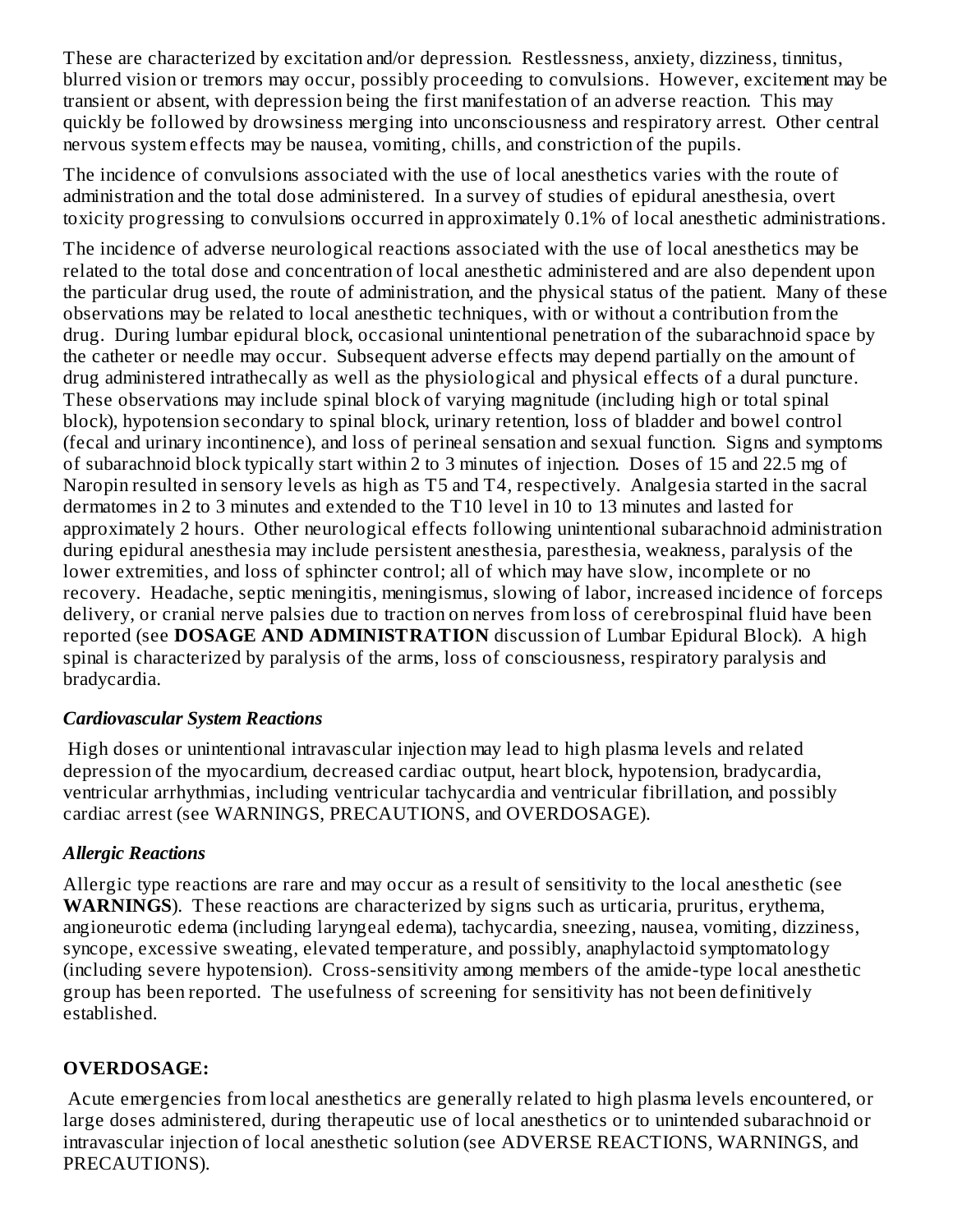# **MANAGEMENT OF LOCAL ANESTHETIC EMERGENCIES:**

Therapy with Naropin should be discontinued at the first sign of toxicity. No specific information is available for the treatment of toxicity with Naropin; therefore, treatment should be symptomatic and supportive. The first consideration is prevention, best accomplished by incremental injection of Naropin, careful and constant monitoring of cardiovascular and respiratory vital signs and the patient's state of consciousness after each local anesthetic and during continuous infusion. At the first sign of change in mental status, oxygen should be administered.

The first step in the management of systemic toxic reactions, as well as underventilation or apnea due to unintentional subarachnoid injection of drug solution, consists of immediate attention to the establishment and maintenance of a patent airway and effective assisted or controlled ventilation with 100% oxygen with a delivery system capable of permitting immediate positive airway pressure by mask. Circulation should be assisted as necessary. This may prevent convulsions if they have not already occurred.

If necessary, use drugs to control convulsions. Intravenous barbiturates, anticonvulsant agents, or muscle relaxants should only be administered by those familiar with their use. Immediately after the institution of these ventilatory measures, the adequacy of the circulation should be evaluated. Supportive treatment of circulatory depression may require administration of intravenous fluids, and, when appropriate, a vasopressor dictated by the clinical situation (such as ephedrine or epinephrine to enhance myocardial contractile force).

Should cardiac arrest occur, prolonged resuscitative efforts may be required to improve the probability of a successful outcome.

The mean dosages of ropivacaine producing seizures, after intravenous infusion in dogs, nonpregnant and pregnant sheep were 4.9, 6.1 and 5.9 mg/kg, respectively. These doses were associated with peak arterial total plasma concentrations of 11.4, 4.3 and 5 mcg/mL, respectively.

In human volunteers given intravenous Naropin, the mean (min-max) maximum tolerated total and free arterial plasma concentrations were 4.3 (3.4 to 5.3) and 0.6 (0.3 to 0.9) mcg/mL respectively, at which time moderate CNS symptoms (muscle twitching) were noted.

Clinical data from patients experiencing local anesthetic induced convulsions demonstrated rapid development of hypoxia, hypercarbia and acidosis within a minute of the onset of convulsions. These observations suggest that oxygen consumption and carbon dioxide production are greatly increased during local anesthetic convulsions and emphasize the importance of immediate and effective ventilation with oxygen which may avoid cardiac arrest.

If difficulty is encountered in the maintenance of a patent airway or if prolonged ventilatory support (assisted or controlled) is indicated, endotracheal intubation, employing drugs and techniques familiar to the clinician, may be indicated after initial administration of oxygen by mask.

The supine position is dangerous in pregnant women at term because of aortocaval compression by the gravid uterus. Therefore, during treatment of systemic toxicity, maternal hypotension or fetal bradycardia following regional block, the parturient should be maintained in the left lateral decubitus position if possible, or manual displacement of the uterus off the great vessels should be accomplished. Resuscitation of obstetrical patients may take longer than resuscitation of non-pregnant patients and closed-chest cardiac compression may be ineffective. Rapid delivery of the fetus may improve the response to resuscitative efforts.

# **DOSAGE AND ADMINISTRATION:**

The rapid injection of a large volume of local anesthetic solution should be avoided and fractional (incremental) doses should always be used. The smallest dose and concentration required to produce the desired result should be administered.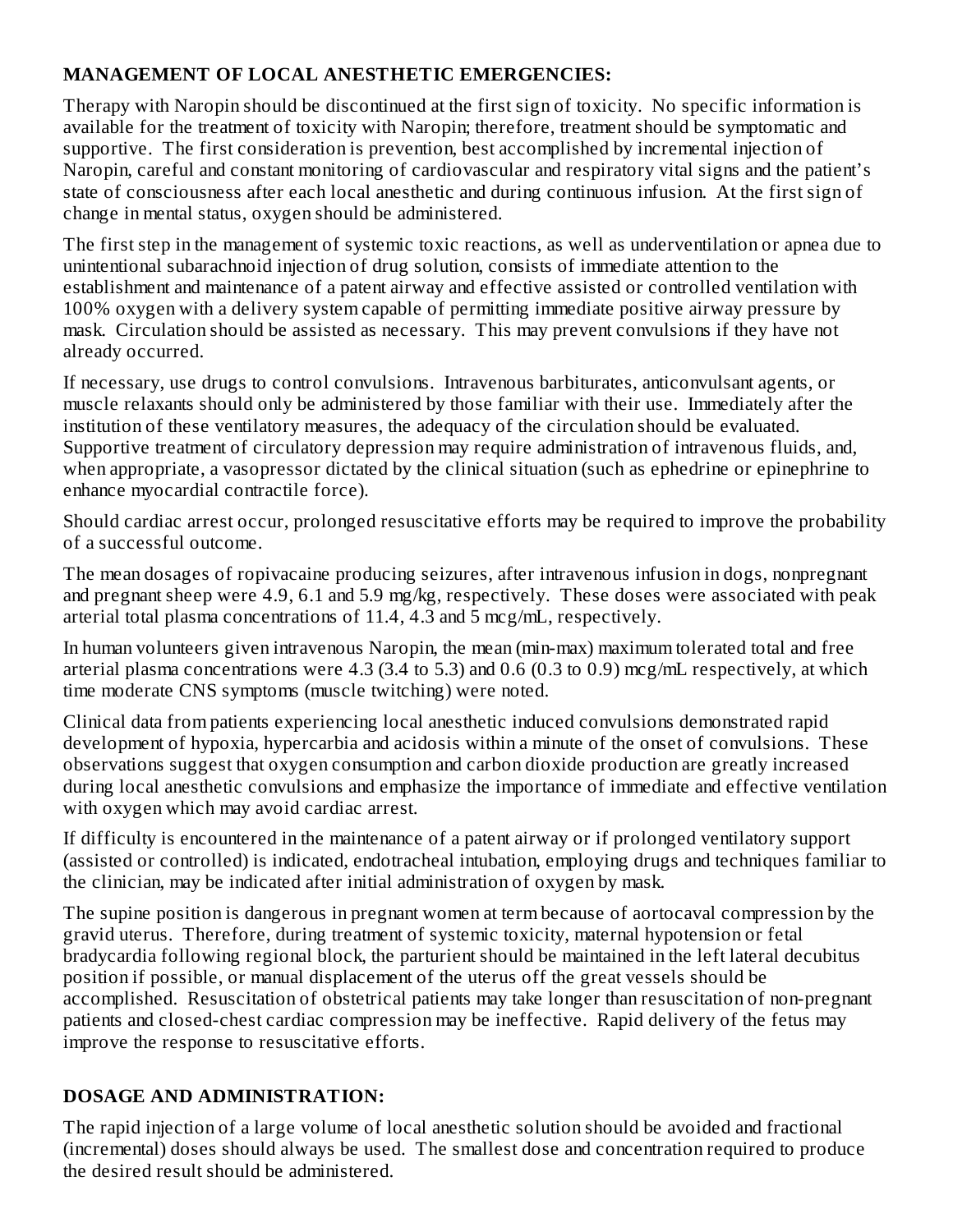There have been adverse event reports of chondrolysis in patients receiving intra-articular infusions of local anesthetics following arthroscopic and other surgical procedures. Naropin is not approved for this use (see **WARNINGS** and **DOSAGE AND ADMINISTRATION**).

The dose of any local anesthetic administered varies with the anesthetic procedure, the area to be anesthetized, the vascularity of the tissues, the number of neuronal segments to be blocked, the depth of anesthesia and degree of muscle relaxation required, the duration of anesthesia desired, individual tolerance, and the physical condition of the patient. Patients in poor general condition due to aging or other compromising factors such as partial or complete heart conduction block, advanced liver disease or severe renal dysfunction require special attention although regional anesthesia is frequently indicated in these patients. To reduce the risk of potentially serious adverse reactions, attempts should be made to optimize the patient's condition before major blocks are performed, and the dosage should be adjusted accordingly.

Use an adequate test dose (3 to 5 mL of a short acting local anesthetic solution containing epinephrine) prior to induction of complete block. This test dose should be repeated if the patient is moved in such a fashion as to have displaced the epidural catheter. Allow adequate time for onset of anesthesia following administration of each test dose.

Parenteral drug products should be inspected visually for particulate matter and discoloration prior to administration, whenever solution and container permit. Solutions which are discolored or which contain particulate matter should not be administered.

|                            |       | Conc.     | Volume   | Dose       | Onset    | Duration   |
|----------------------------|-------|-----------|----------|------------|----------|------------|
|                            | mg/mL | (%)       | mL       | mg         | min      | hours      |
| <b>SURGICAL ANESTHESIA</b> |       |           |          |            |          |            |
| <b>Lumbar Epidural</b>     | 5     | $(0.5\%)$ | 15 to 30 | 75 to 150  | 15 to 30 | $2$ to $4$ |
| Adminis tration            | 7.5   | (0.75%)   | 15 to 25 | 113 to 188 | 10 to 20 | 3 to 5     |
| Surgery                    | 10    | (1%)      | 15 to 20 | 150 to 200 | 10 to 20 | $4$ to $6$ |

#### **Table 7 Dosage Recommendations**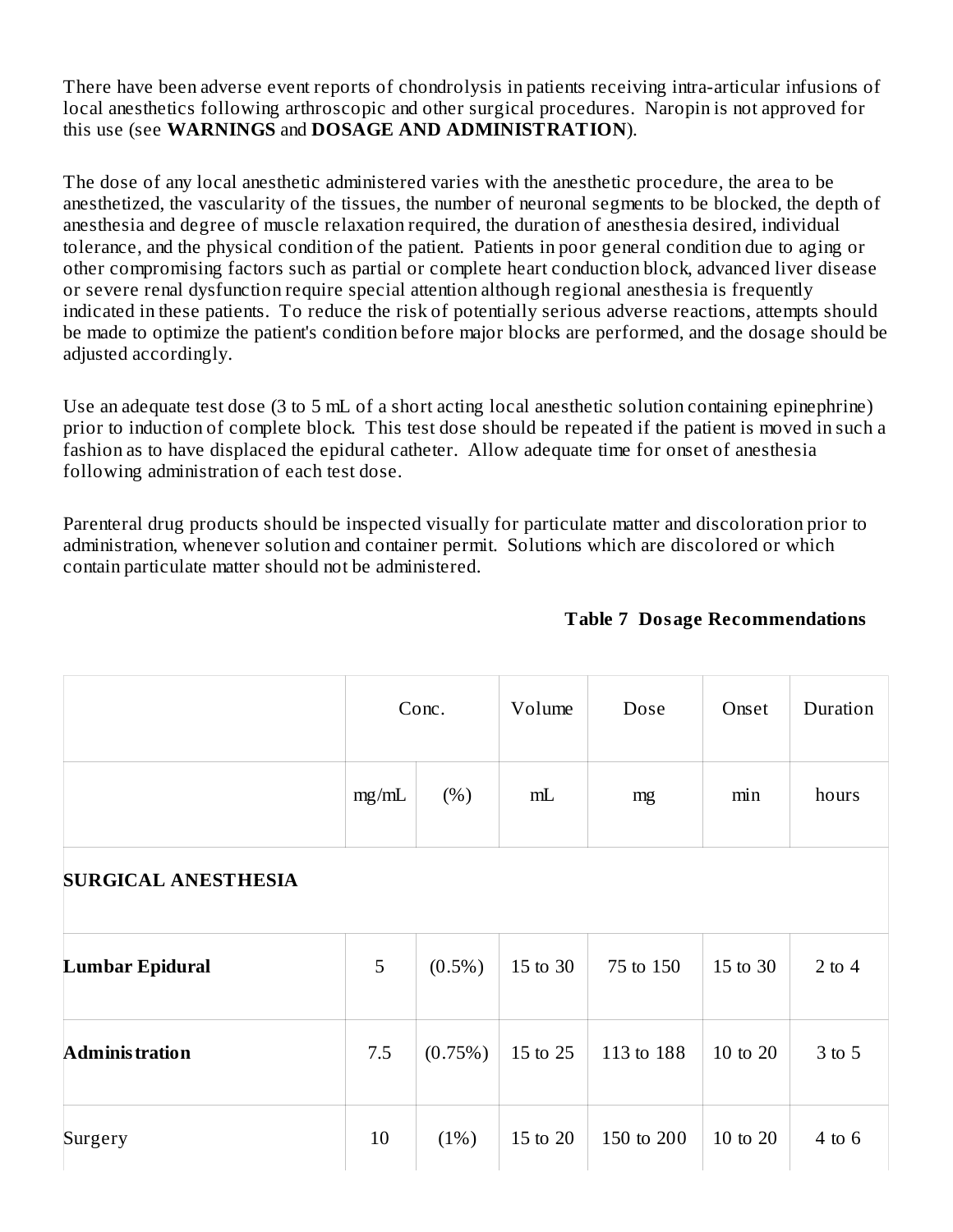| <b>Lumbar Epidural</b>                    | 5   | $(0.5\%)$ | 20 to 30 | 100 to 150 | 15 to 25 | $2$ to $4$       |
|-------------------------------------------|-----|-----------|----------|------------|----------|------------------|
| Adminis tration                           | 7.5 | (0.75%)   | 15 to 20 | 113 to 150 | 10 to 20 | 3 to 5           |
| <b>Cesarean Section</b>                   |     |           |          |            |          |                  |
| <b>Thoracic Epidural</b>                  | 5   | $(0.5\%)$ | 5 to 15  | 25 to 75   | 10 to 20 | $n/a*$           |
| Adminis tration                           | 7.5 | (0.75%)   | 5 to 15  | 38 to 113  | 10 to 20 | $n/a*$           |
| Surgery                                   |     |           |          |            |          |                  |
| Major Nerve Block <sup>†</sup>            | 5   | $(0.5\%)$ | 35 to 50 | 175 to 250 | 15 to 30 | 5 to 8           |
| (eg, brachial plexus block)               | 7.5 | (0.75%)   | 10 to 40 | 75 to 300  | 10 to 25 | 6 to 10          |
| <b>Field Block</b>                        | 5   | $(0.5\%)$ | 1 to 40  | 5 to 200   | 1 to 15  | $2$ to $6$       |
| (eg, minor nerve blocks and infiltration) |     |           |          |            |          |                  |
| <b>LABOR PAIN MANAGEMENT</b>              |     |           |          |            |          |                  |
| Lumbar Epidural Adminis tration           |     |           |          |            |          |                  |
| <b>Initial Dose</b>                       | 2   | $(0.2\%)$ | 10 to 20 | 20 to 40   | 10 to 15 | $0.5$ to $1.5\,$ |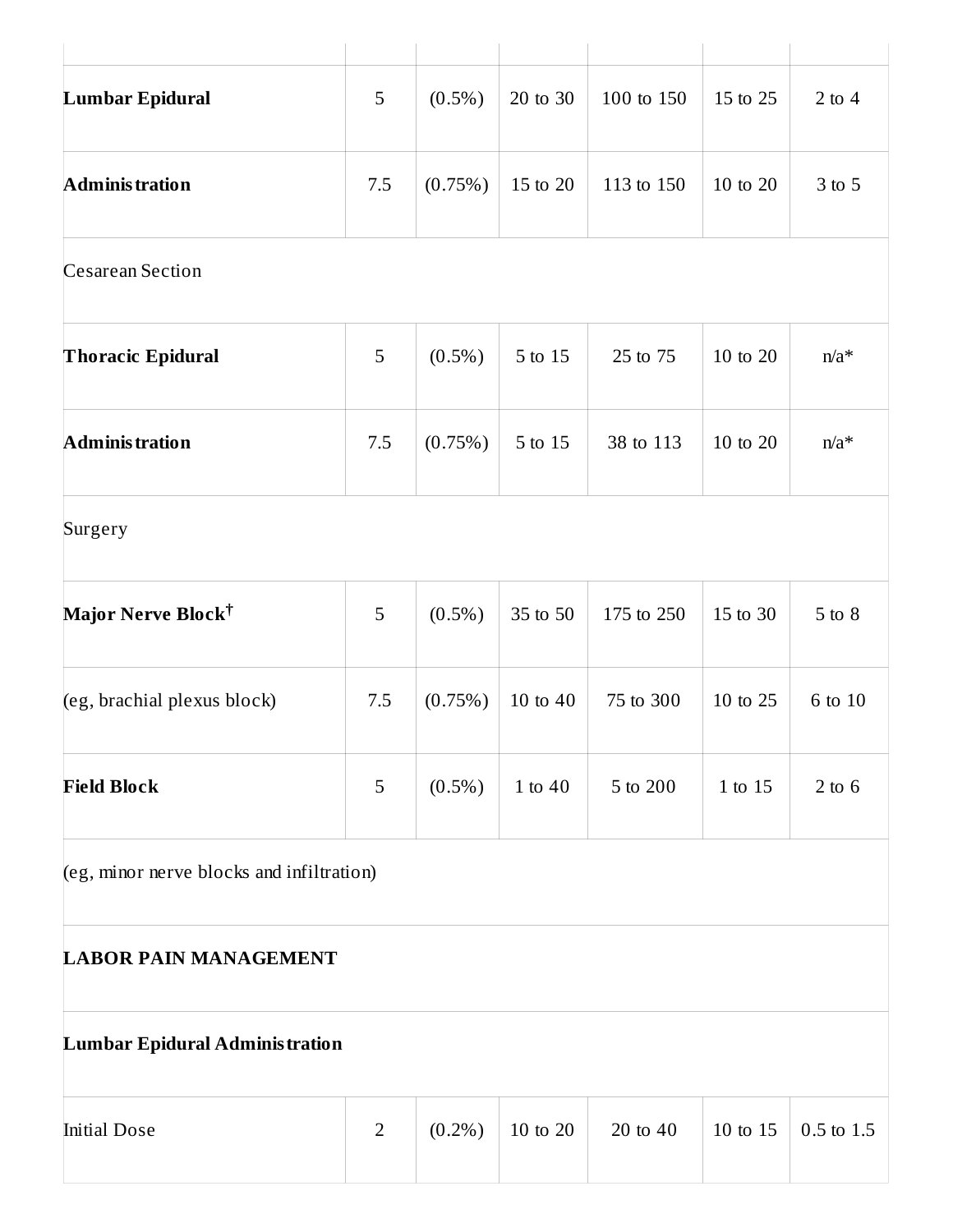| Continuous infusion $\ddagger$                    | $\overline{2}$ | $(0.2\%)$ | 6 to 14<br>mL/h  | 12 to 28<br>mg/h | $n/a*$     | $n/a*$       |
|---------------------------------------------------|----------------|-----------|------------------|------------------|------------|--------------|
| Incremental<br>injections (top-up) $\ddagger$     | $\overline{2}$ | $(0.2\%)$ | 10 to 15<br>mL/h | 20 to 30<br>mg/h | $n/a*$     | $n/a*$       |
| POSTOPERATIVE PAIN MANAGEMENT                     |                |           |                  |                  |            |              |
| Lumbar Epidural Adminis tration                   |                |           |                  |                  |            |              |
| Continuous infusion <sup>§</sup>                  | $\overline{2}$ | $(0.2\%)$ | 6 to 14<br>mL/h  | 12 to 28<br>mg/h | $n/a*$     | $n/a*$       |
| <b>Thoracic Epidural</b><br><b>Administration</b> | $\overline{2}$ | $(0.2\%)$ | 6 to 14<br>mL/h  | 12 to 28<br>mg/h | $n/a*$     | $n/a*$       |
| Continuous infusion <sup>§</sup>                  |                |           |                  |                  |            |              |
| <b>Infiltration</b>                               | $\overline{2}$ | $(0.2\%)$ | 1 to 100         | 2 to 200         | $1$ to $5$ | $2$ to $6\,$ |
| (eg, minor nerve block)                           | 5              | $(0.5\%)$ | 1 to 40          | 5 to 200         | $1$ to $5$ | $2$ to $6$   |

# \* = Not Applicable

† = The dose for a major nerve block must be adjusted according to site of administration and patient status. Supraclavicular brachial plexus blocks may be associated with a higher frequency of serious adverse reactions, regardless of the local anesthetic used (see **PRECAUTIONS**).

‡ = Median dose of 21 mg per hour was administered by continuous infusion or by incremental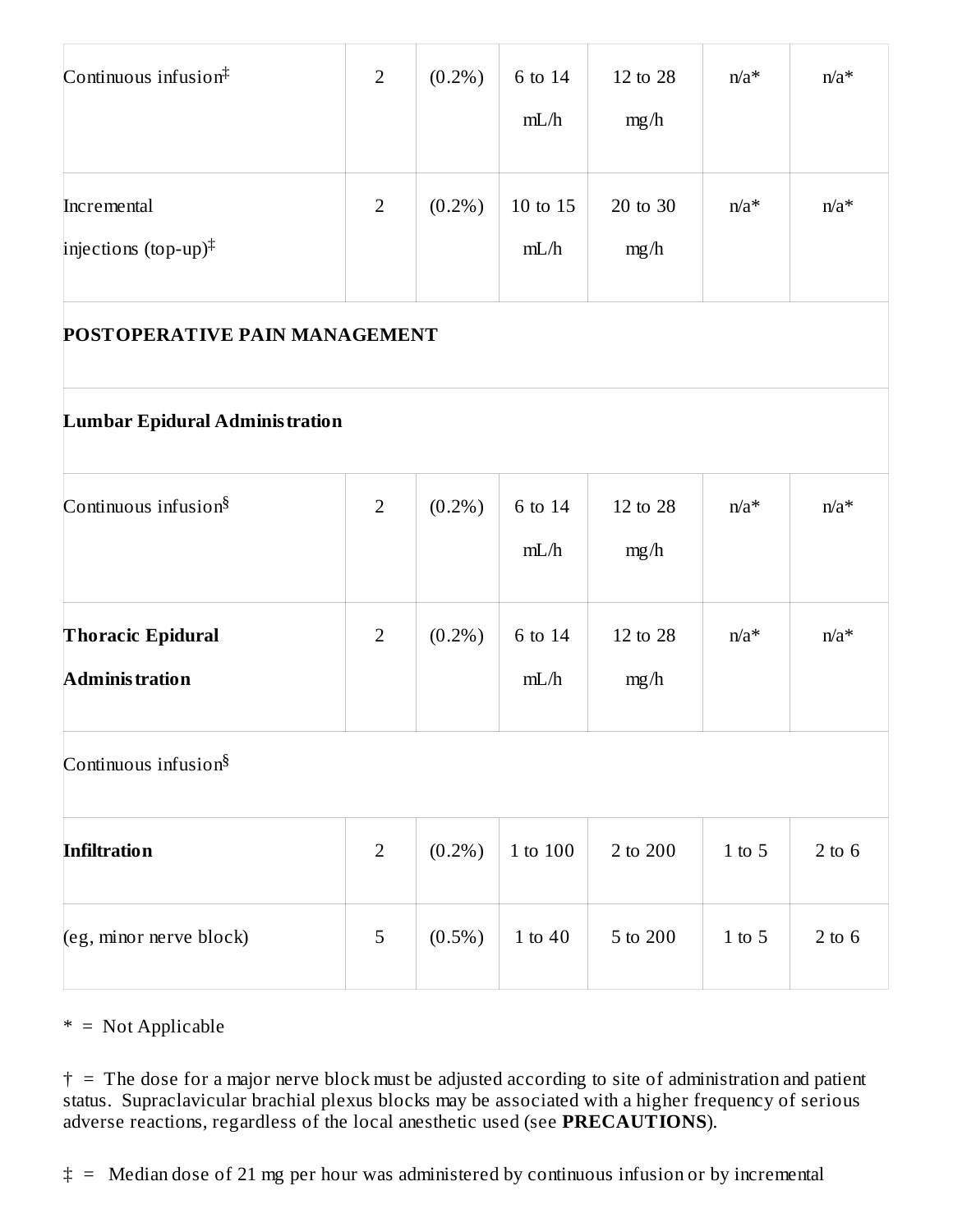injections (top-ups) over a median delivery time of 5.5 hours.

§ = Cumulative doses up to 770 mg of Naropin over 24 hours (intraoperative block plus postoperative infusion); Continuous epidural infusion at rates up to 28 mg per hour for 72 hours have been well tolerated in adults, ie, 2,016 mg plus surgical dose of approximately 100 to 150 mg as top-up.

The doses in the table are those considered to be necessary to produce a successful block and should be regarded as guidelines for use in adults. Individual variations in onset and duration occur. The figures reflect the expected average dose range needed. For other local anesthetic techniques standard current textbooks should be consulted.

When prolonged blocks are used, either through continuous infusion or through repeated bolus administration, the risks of reaching a toxic plasma concentration or inducing local neural injury must be considered. Experience to date indicates that a cumulative dose of up to 770 mg Naropin administered over 24 hours is well tolerated in adults when used for postoperative pain management: ie, 2,016 mg. Caution should be exercised when administering Naropin for prolonged periods of time, eg, >70 hours in debilitated patients.

For treatment of postoperative pain, the following technique can be recommended: If regional anesthesia was not used intraoperatively, then an initial epidural block with 5 to 7 mL Naropin is induced via an epidural catheter. Analgesia is maintained with an infusion of Naropin, 2 mg/mL (0.2%). Clinical studies have demonstrated that infusion rates of 6 to 14 mL (12 to 28 mg) per hour provide adequate analgesia with nonprogressive motor block. With this technique a significant reduction in the need for opioids was demonstrated. Clinical experience supports the use of Naropin epidural infusions for up to 72 hours.

#### **HOW SUPPLIED:**

#### **Naropin Syringes ®**

| <b>Product NDC</b> |     | Strength                |                                                                                    |
|--------------------|-----|-------------------------|------------------------------------------------------------------------------------|
| No.                | No. |                         | <b>Size</b>                                                                        |
| 278597             |     | $(2 \text{ mg per mL})$ | 63323-285-97 20 mg per 10 mL $\vert$ 10 mL prefilled syringe in a package of five. |
| 278697             |     | $(5 \text{ mg per mL})$ | $63323-286-97$ 50 mg per 10 mL 10 mL prefilled syringe in a package of five.       |

Do NOT place syringe on a sterile field.

Naropin $^{\circledR}$  is also available as follows:

# **Naropin Plastic Ampule Sterile-Pak: Boxes of 5 ®**

polypropylene ampules fitting both Luer-lock and Luer-slip (tapered syringes)

| <b>Product</b><br>No. | <b>NDC</b><br>No. | Strength                                | <b>Ampule Size</b> |
|-----------------------|-------------------|-----------------------------------------|--------------------|
| 278510                | 63323-285-10      | $20 \text{ mg}/10 \text{ mL}$ (2 mg/mL) | 10 mL              |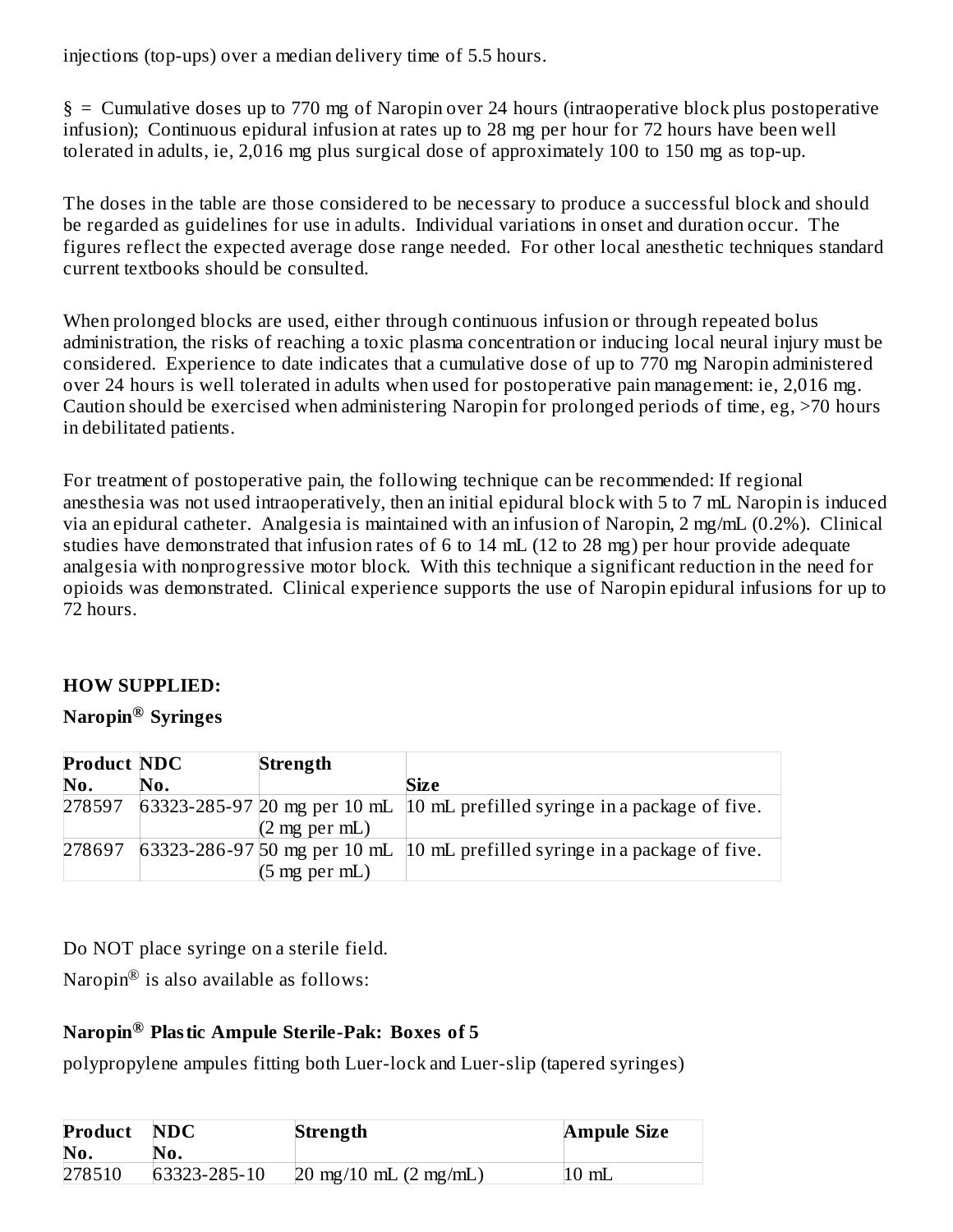| 278520 | 63323-285-20 | $40 \text{ mg}/20 \text{ mL}$ (2 mg/mL)    | $20 \text{ mL}$ |
|--------|--------------|--------------------------------------------|-----------------|
| 278620 | 63323-286-20 | $100 \text{ mg}/20 \text{ mL}$ (5 mg/mL)   | $20 \text{ mL}$ |
| 278720 | 63323-287-20 | $150 \text{ mg}/20 \text{ mL}$ (7.5 mg/mL) | $20$ mL         |
| 278810 | 63323-288-10 | $100 \text{ mg}/10 \text{ mL}$ (10 mg/mL)  | $10$ mL         |
| 278820 | 63323-288-20 | $200 \text{ mg}/20 \text{ mL}$ (10 mg/mL)  | $20$ mL         |

# $\mathbf{N}$ aropin $^\circledR$  free $\mathit{flex}^\circledR$   $\mathbf{B}$ ags

| <b>Product NDC</b> |              | Strength                                  | <b>Size</b>                        |
|--------------------|--------------|-------------------------------------------|------------------------------------|
| No.                | No.          |                                           |                                    |
| 278561             | 63323-285-61 | $200 \text{ mg}/100 \text{ mL}$ (2 mg/mL) | 100 mL free flex <sup>®</sup> bag. |
| 278563             | 63323-285-63 | 400 mg/200 mL $(2 \text{ mg/mL})$         | 250 mL free flex <sup>®</sup> bag. |

This container is not made with natural rubber latex or polyvinyl chloride (PVC), Non-DEHP.

#### **Naropin Single Dos e Vials ®**

| <b>ProductNDC</b> |     | Strength                            | <b>Size</b>                                             |
|-------------------|-----|-------------------------------------|---------------------------------------------------------|
| No.               | No. |                                     |                                                         |
|                   |     | 278513 63323-285-20 mg/10 mL (2)    | 10 mL fill, in a 10 mL single dose vial, in packages of |
|                   | 13  | mg/mL)                              | 25.                                                     |
|                   |     | 278523 63323-285-40 mg/20 mL (2)    | 20 mL fill, in a 20 mL single dose vial, in packages of |
|                   | 23  | mg/mL)                              | 25.                                                     |
|                   |     | 278623 63323-286-100 mg/20 mL (5    | 20 mL fill, in a 20 mL single dose vial, in packages of |
|                   | 23  | mg/mL)                              | 25.                                                     |
|                   |     | 278630 63323-286-150 mg/30 mL (5)   | 30 mL fill, in a 30 mL single dose vial packaged        |
|                   | 30  | mg/mL)                              | individually.                                           |
|                   |     | 278631 63323-286-150 mg/30mL (5     | 30 mL fill, in a 30 mL single dose vial Sterile-Pakin   |
|                   | 31  | mg/mL)                              | boxes of 5.                                             |
|                   |     | 278635 63323-286-150 mg/30 mL (5)   | 30 mL fill, in a 30 mL single dose vial, in packages of |
|                   | 35  | mg/mL)                              | 25.                                                     |
|                   |     | 278721 63323-287-150 mg/20 mL (7.5) | 20 mL fill, in a 20 mL single dose vial, in packages of |
|                   | 21  | mg/mL)                              | 25.                                                     |
|                   |     | 278811 63323-288-100 mg/10 mL (10   | 10 mL fill, in a 10 mL single dose vial, in packages of |
|                   | 11  | mg/mL)                              | 25.                                                     |
| 278821            |     | 63323-288-200 mg/20 mL $(10)$       | 20 mL fill, in a 20 mL single dose vial, in packages of |
|                   | 21  | mg/mL)                              | 25.                                                     |

#### **Naropin Single Dos e Infusion Bottles ®**

| Product | <b>NDC</b>   | <b>Strength</b>                                     | <b>Size</b>             |
|---------|--------------|-----------------------------------------------------|-------------------------|
| No.     | No.          |                                                     |                         |
| 278565  | 63323-285-65 | $[200 \text{ mg}/100 \text{ mL} (2 \text{ mg/mL})]$ | 100 mL Infusion Bottle. |
| 278564  | 63323-285-64 | $400 \text{ mg}/200 \text{ mL}$ (2 mg/mL)           | 200 mL Infusion Bottle. |
| 278600  | 63323-286-00 | $500 \text{ mg}/100 \text{ mL}$ (5 mg/mL)           | 100 mL Infusion Bottle. |
| 278663  | 63323-286-63 | $1000 \text{ mg}/200 \text{ mL}$ (5 mg/mL)          | 200 mL Infusion Bottle. |

The solubility of ropivacaine is limited at pH above 6. Thus, care must be taken as precipitation may occur if Naropin is mixed with alkaline solutions.

Disinfecting agents containing heavy metals, which cause release of respective ions (mercury, zinc,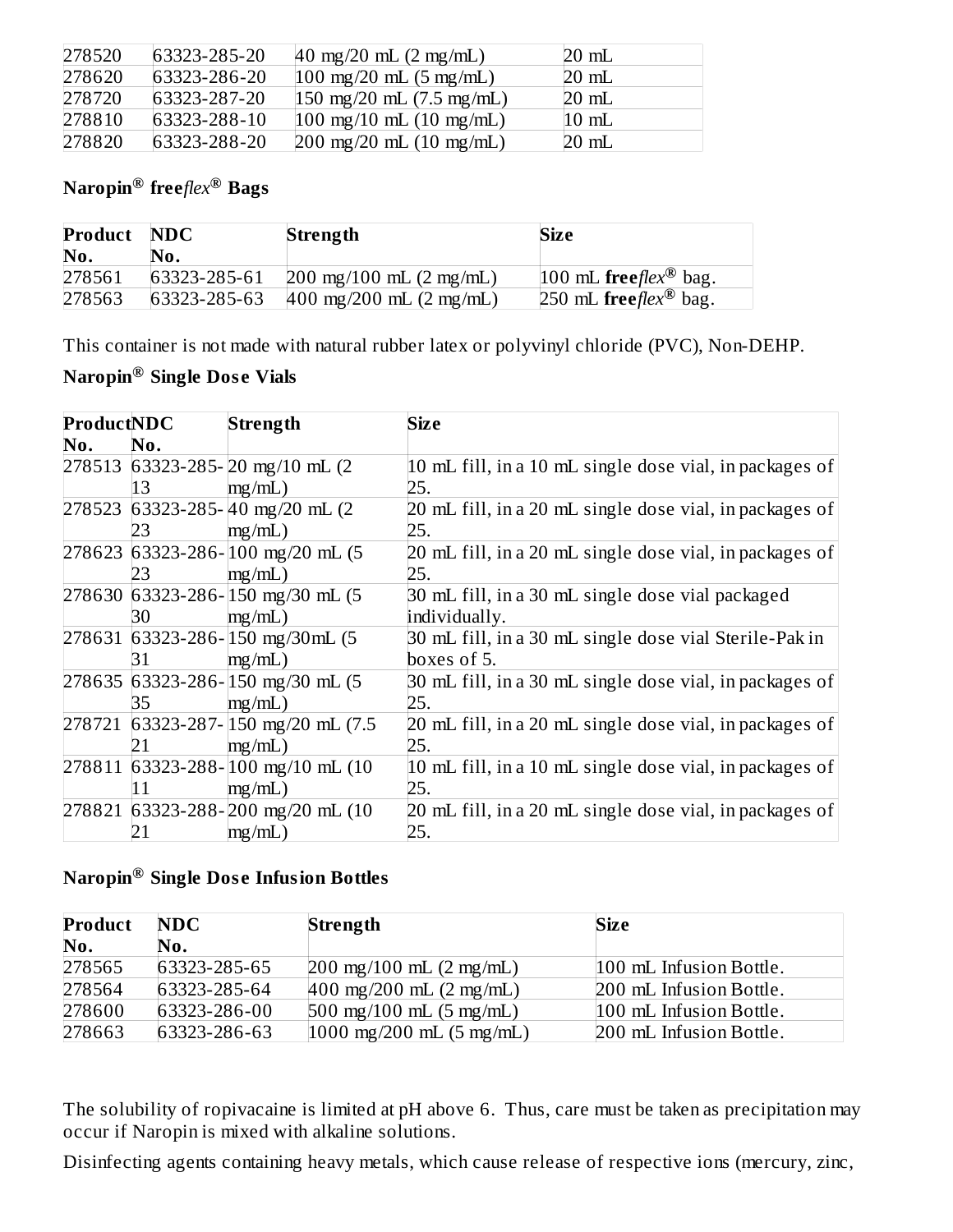copper, etc.) should not be used for skin or mucous membrane disinfection since they have been related to incidents of swelling and edema.

When chemical disinfection of the container surface is desired, either isopropyl alcohol (91%) or ethyl alcohol (70%) is recommended. It is recommended that chemical disinfection be accomplished by wiping the ampule or vial stopper thoroughly with cotton or gauze that has been moistened with the recommended alcohol just prior to use. When a container is required to have a sterile outside, a Sterile-Pak should be chosen. Glass containers may, as an alternative, be autoclaved once. Stability has been demonstrated using a targeted  $\mathrm{F}_0$  of 7 minutes at 121°C.

Solutions should be stored at 20° to 25°C (68° to 77°F) [see USP Controlled Room Temperature].

The container closure is not made with natural rubber latex.

These products are intended for single dose and are free from preservatives. Any solution remaining from an opened container should be discarded promptly. In addition, continuous infusion bottles should not be left in place for more than 24 hours.

NAROPIN is a trademark of Fresenius Kabi USA, LLC.

# **FRESENIUS**

Lake Zurich, IL 60047

www.fresenius-kabi.us

Revised: May 2017

**PACKAGE LABEL - PRINCIPAL DISPLAY PANEL - Naropin 100 mL Bag Label** NDC 63323-285-61 278561 *Naropin® (ropivacaine HCl Injection, USP***) 0.2% 200 mg/100 mL (2 mg/mL)** For Infiltration and Epidural Administration Only

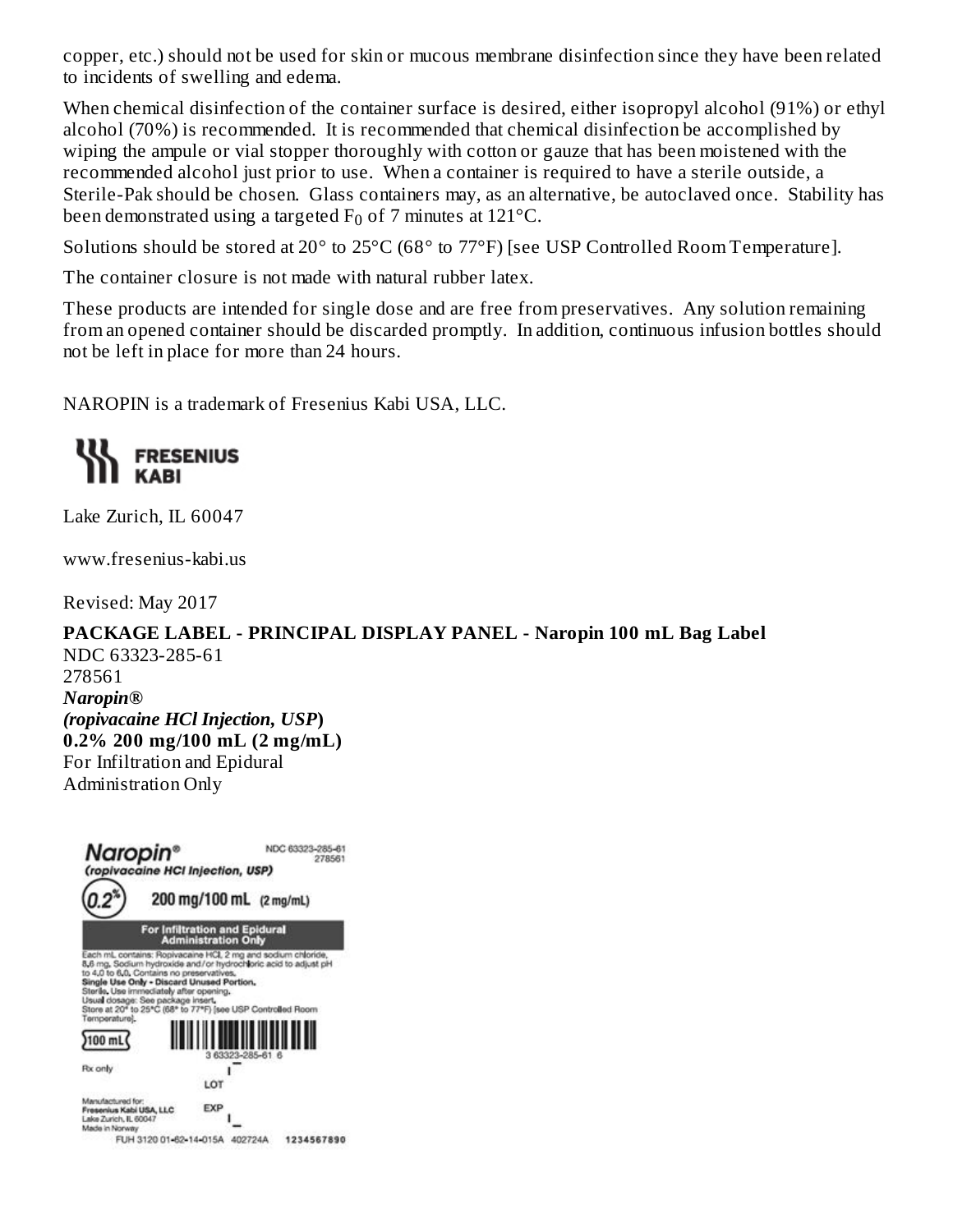#### **PACKAGE LABEL - PRINCIPAL DISPLAY PANEL - Naropin 30 mL Single Dos e Vial Label**

**Naropin®** *(ropivacaine HCl Injection, USP)* **0.5% 150 mg/30 mL (5 mg/mL) For Infiltration, Nerve Block, and Epidural Administration Only. Not for Intravenous Administration. 30 mL** Single Dose Vial Rx only



#### **PACKAGE LABEL - PRINCIPAL DISPLAY PANEL - Naropin 30 mL Single Dos e Vial Carton Panel** NDC 63323-286-35 *Naropin® (ropivacaine HCl Injection, USP)* **0.5% 150 mg/30 mL (5 mg/mL) For Infiltration, Nerve Block, and Epidural Administration Only. Not for Intravenous Administration.** Rx only Twenty-five **30 mL** Single Dose Vials



**PACKAGE LABEL - PRINCIPAL DISPLAY PANEL - Naropin 20 mL Single Dos e Vial Label** *Naropin®*

*(ropivacaine HCl Injection, USP)* **0.75% 150 mg/20 mL (7.5 mg/mL) For Nerve Block and Epidural Administration Only. Not for**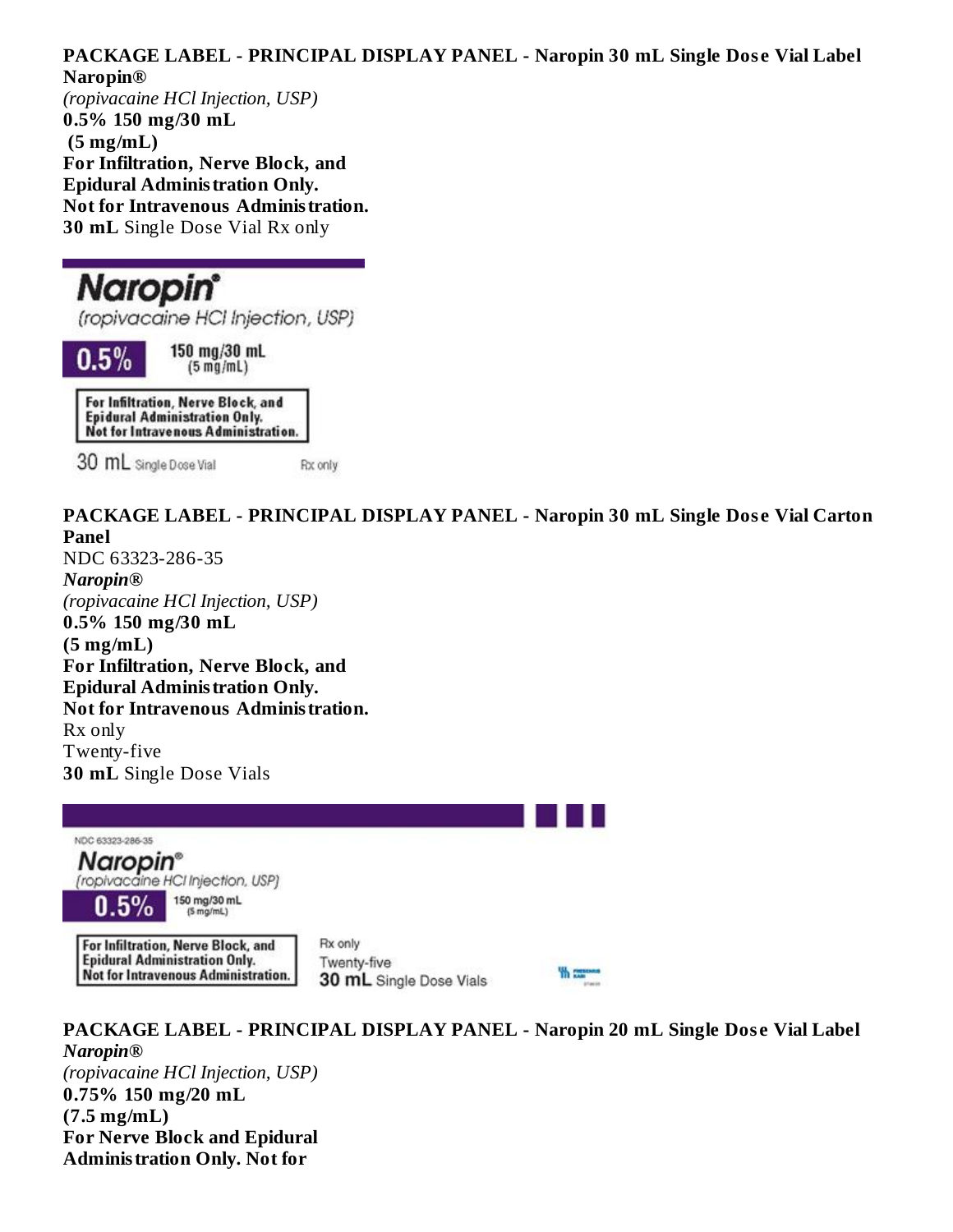#### **Intravenous Administration. 20 mL** Single Dose Vial Rx only

| Naropin <sup>®</sup> | (ropivacalne HCI Injection, USP)                                                            |
|----------------------|---------------------------------------------------------------------------------------------|
| 0.75%                | 150 mg/20 mL<br>$(7.5 \text{ mg/mL})$                                                       |
|                      | For Nerve Block and Epidural<br>Administration Only. Not for<br>Intravenous Administration. |

# **PACKAGE LABEL - PRINCIPAL DISPLAY PANEL - Naropin 20 mL Single Dos e Vial Carton Panel**

NDC 63323-287-21 *Naropin® (ropivacaine HCl Injection, USP)* **0.75% 150 mg/20 mL) (7.5 mg/mL) For Nerve Block and Epidural Administration Only. Not for Intravenous Administration.** Rx only Twenty-five **20 mL** Single Dose Vials

**The College College** NDC 63323-287-21 **Naropin**® (ropivacaine HCI Injection, USP) 150 mg/20 mL<br>(7.5 mg/mL)  $0.75%$ Rx only For Nerve Block and Epidural **Administration Only. Not for** Twenty-five **Intravenous Administration.** 20 mL Single Dose Vials W come

**PACKAGE LABEL - PRINCIPAL DISPLAY PANEL - Naropin 10 mL Single Dos e Vial Label** *Naropin® (ropivacaine HCl Injection, USP)* **1% 100 mg/10 mL** (10 mg/mL) **For Epidural Administration Only. Not for Intravenous Administration. 10 mL** Single Dose Vial Rx only

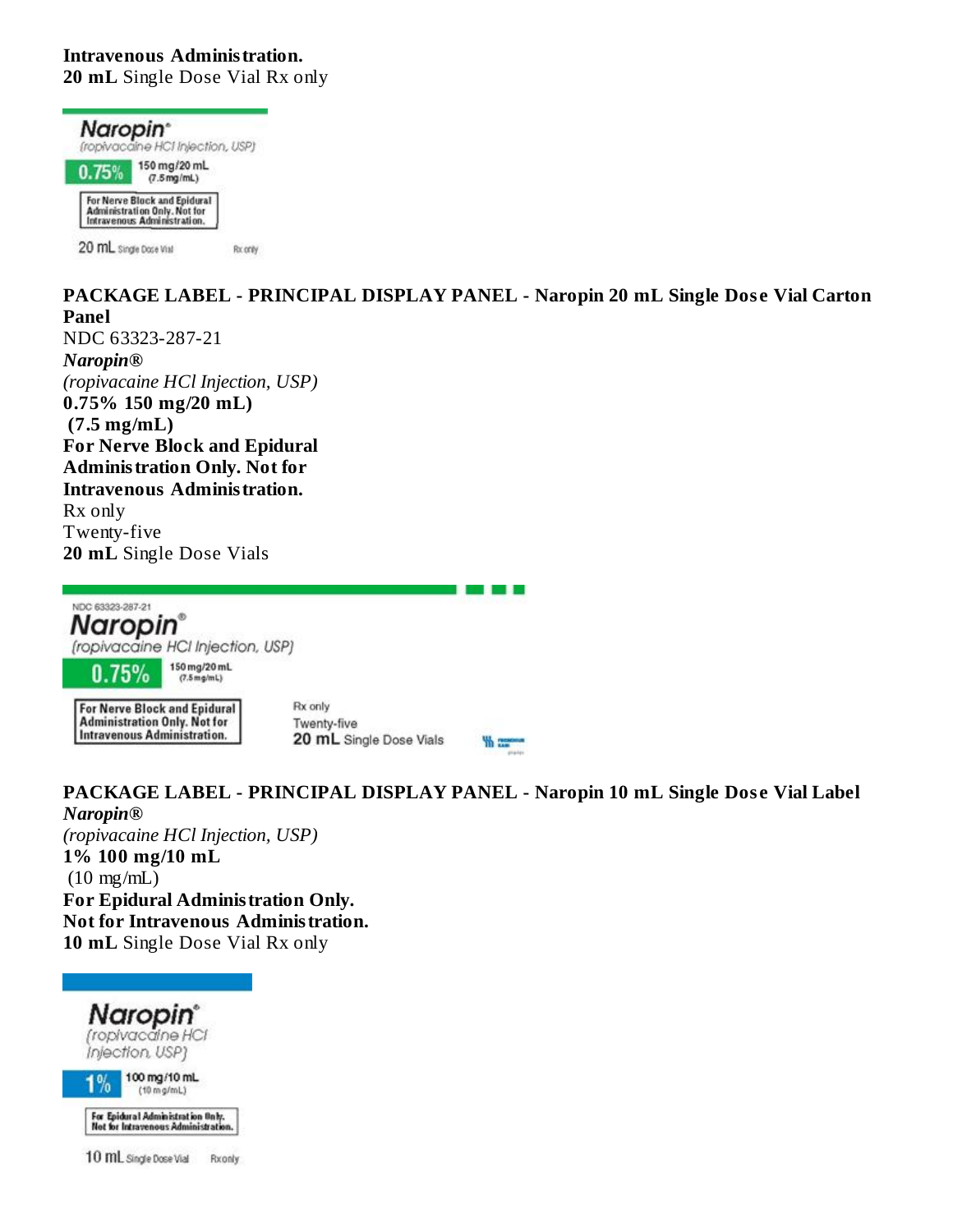**PACKAGE LABEL - PRINCIPAL DISPLAY PANEL - Naropin 10 mL Single Dos e Vial Carton Panel** NDC 63323-288-11 *Naropin® (ropivacaine HCl Injection, USP)* **1% 100 mg/10 mL (10 mg/mL) For Epidural Administration Only. Not for Intravenous Administration.** Rx only Twenty-five **10 mL** Single Dose Vials **The Contract of Street**  $\mathcal{C}^{\mathcal{A}}$  and NDC 63323-288-11 **Naropin®** (ropivacaine HCI Injection, USP) 100 mg/10 mL  $1%$  $(10 \text{ mg/mL})$ 

**The Exerc** 

**STAAN** 

For Epidural Administration Only.<br>Not for Intravenous Administration. Rx only

Twenty-five 10 mL Single Dose Vials

| <b>NAROPIN</b>                 |                                               |                                                             |                                            |                          |          |                                                     |
|--------------------------------|-----------------------------------------------|-------------------------------------------------------------|--------------------------------------------|--------------------------|----------|-----------------------------------------------------|
|                                | ropivacaine hydrochloride injection, solution |                                                             |                                            |                          |          |                                                     |
|                                |                                               |                                                             |                                            |                          |          |                                                     |
| <b>Product Information</b>     |                                               |                                                             |                                            |                          |          |                                                     |
| Product Type                   |                                               | HUMAN PRESCRIPTION DRUG                                     | Item Code (Source)                         |                          |          | NDC:63323-286                                       |
| <b>Route of Administration</b> |                                               | INFILTRATION, PERINEURAL, EPIDURAL                          |                                            |                          |          |                                                     |
|                                |                                               |                                                             |                                            |                          |          |                                                     |
|                                |                                               |                                                             |                                            |                          |          |                                                     |
|                                | <b>Active Ingredient/Active Moiety</b>        |                                                             |                                            |                          |          |                                                     |
|                                |                                               | <b>Ingredient Name</b>                                      |                                            | <b>Basis of Strength</b> |          | Strength                                            |
| UNII:7IO5LYA57N)               |                                               | ROPIVACAINE HYDROCHLORIDE (UNII: V910P86109) (ROPIVACAINE - | <b>ROPIVACAINE</b><br><b>HYDROCHLORIDE</b> |                          |          | 5 <sub>mg</sub><br>in $1 \text{ mL}$                |
|                                |                                               |                                                             |                                            |                          |          |                                                     |
| <b>Inactive Ingredients</b>    |                                               |                                                             |                                            |                          |          |                                                     |
|                                |                                               | <b>Ingredient Name</b>                                      |                                            |                          | Strength |                                                     |
|                                | SO DIUM CHLORIDE (UNII: 451W47IQ8X)           |                                                             |                                            | $8$ mg in $1$ mL         |          |                                                     |
|                                | SO DIUM HYDRO XIDE (UNII: 55X04QC32I)         |                                                             |                                            |                          |          |                                                     |
|                                | HYDRO CHLORIC ACID (UNII: QTT17582CB)         |                                                             |                                            |                          |          |                                                     |
|                                |                                               |                                                             |                                            |                          |          |                                                     |
| <b>Packaging</b>               |                                               |                                                             |                                            |                          |          |                                                     |
| <b>Item Code</b><br>#          |                                               | <b>Package Description</b>                                  |                                            | <b>Date</b>              |          | <b>Marketing Start Marketing End</b><br><b>Date</b> |
| NDC:63323-                     | 5 in 1 R <sub>O</sub> Y                       |                                                             | 05/21/2011                                 |                          |          |                                                     |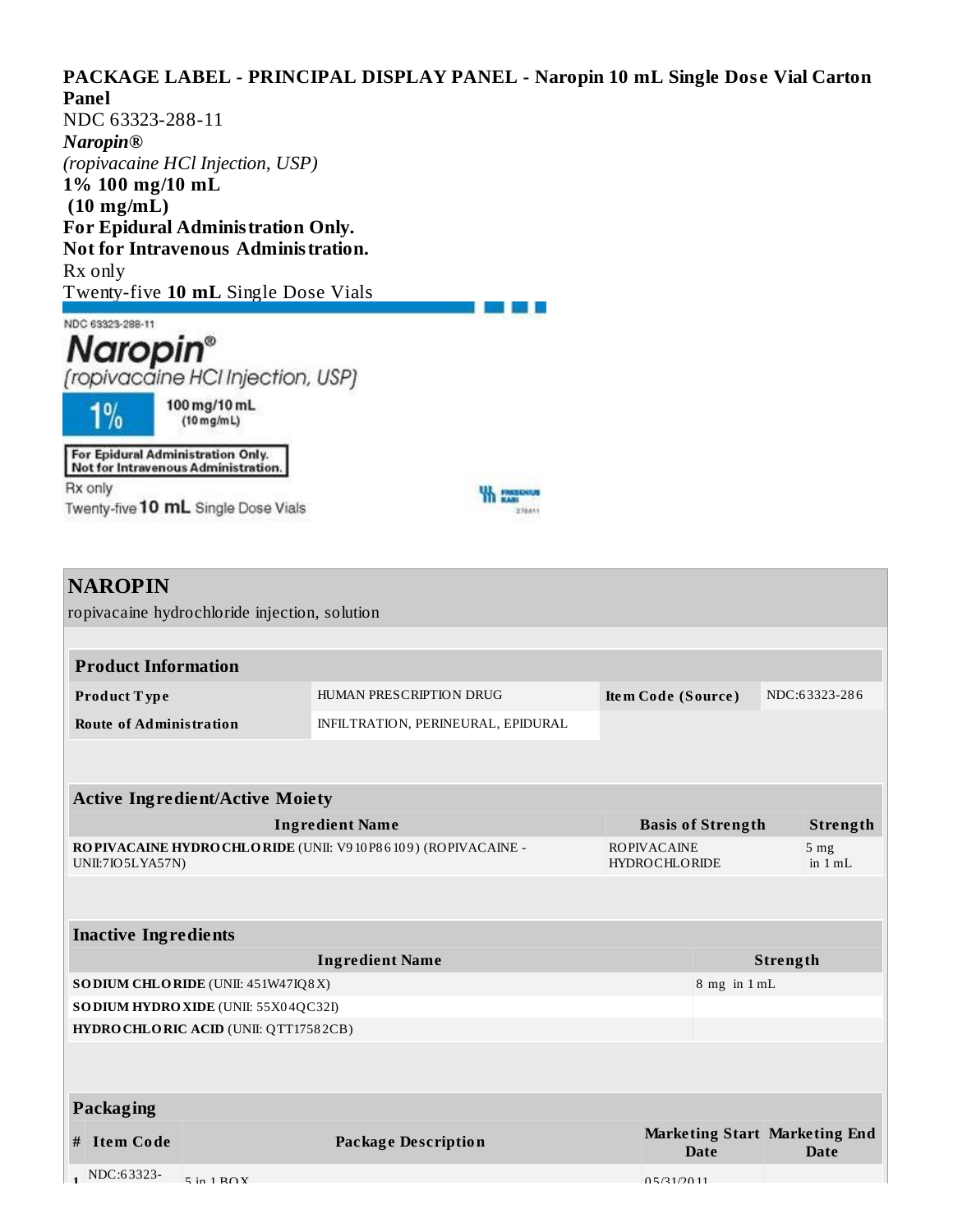| $\mathbf{r}$            | 286-20                   | <b>J</b> III L DUA                                                                                   | <b>UUULLED</b> |
|-------------------------|--------------------------|------------------------------------------------------------------------------------------------------|----------------|
| 1                       |                          | 1 in 1 BLISTER PACK                                                                                  |                |
| 1                       |                          | 20 mL in 1 AMPULE; Type 2: Prefilled Drug Delivery Device/System<br>(syringe, patch, etc.)           |                |
| $\overline{2}$          | NDC:63323-<br>286-23     | 25 in 1 CARTON                                                                                       | 05/31/2011     |
| 2                       |                          | 20 mL in 1 VIAL, SINGLE-DOSE; Type 0: Not a Combination Product                                      |                |
| 3                       | NDC:63323-<br>286-31     | $5$ in $1$ $BOX$                                                                                     | 05/31/2011     |
| 3                       |                          | 1 in 1 BLISTER PACK                                                                                  |                |
| 3                       |                          | 30 mL in 1 VIAL, SINGLE-DOSE; Type 0: Not a Combination Product                                      |                |
| $\overline{\mathbf{4}}$ | NDC:63323-<br>286-35     | 25 in 1 CARTON                                                                                       | 05/31/2011     |
| 4                       |                          | 30 mL in 1 VIAL, SINGLE-DOSE; Type 0: Not a Combination Product                                      |                |
|                         | NDC:63323-<br>286-97     | $5$ in $1$ $BOX$                                                                                     | 05/31/2011     |
| 5                       |                          | 10 mL in 1 SYRINGE, PLASTIC; Type 2: Prefilled Drug Delivery<br>Device/System (syringe, patch, etc.) |                |
|                         | NDC:63323-<br>286-64     | 100 mL in 1 BOTTLE; Type 0: Not a Combination Product                                                | 05/31/2011     |
|                         | NDC:63323-<br>$286 - 63$ | 200 mL in 1 BOTTLE; Type 0: Not a Combination Product                                                | 05/31/2011     |
|                         |                          |                                                                                                      |                |
|                         |                          |                                                                                                      |                |
|                         |                          |                                                                                                      |                |

# **Marketing Information**

| <b>Marketing Category</b> | <b>Application Number or Monograph Citation</b> | Marketing Start Date | Marketing End Date |
|---------------------------|-------------------------------------------------|----------------------|--------------------|
| <b>NDA</b>                | NDA020533                                       | 05/31/2011           |                    |

# **NAROPIN**

ropivacaine hydrochloride injection, solution

| <b>Product Information</b>     |                         |                    |               |  |  |  |
|--------------------------------|-------------------------|--------------------|---------------|--|--|--|
| <b>Product Type</b>            | HUMAN PRESCRIPTION DRUG | Item Code (Source) | NDC:63323-287 |  |  |  |
| <b>Route of Administration</b> | PERINEURAL, EPIDURAL    |                    |               |  |  |  |

| <b>Active Ingredient/Active Moiety</b>                                          |                                            |                             |  |  |  |
|---------------------------------------------------------------------------------|--------------------------------------------|-----------------------------|--|--|--|
| <b>Ingredient Name</b>                                                          | <b>Basis of Strength</b>                   | Strength                    |  |  |  |
| ROPIVACAINE HYDROCHLORIDE (UNII: V910P86109) (ROPIVACAINE -<br>UNII:7IO5LYA57N) | <b>ROPIVACAINE</b><br><b>HYDROCHLORIDE</b> | $7.5 \text{ mg}$<br>in 1 mL |  |  |  |
|                                                                                 |                                            |                             |  |  |  |
| <b>Inactive Ingredients</b>                                                     |                                            |                             |  |  |  |

| <b>Ingredient Name</b>                       | Strength                          |
|----------------------------------------------|-----------------------------------|
| <b>SODIUM CHLORIDE</b> (UNII: 451W47IQ8X)    | $\sqrt{7.5}$ mg in $1 \text{ mL}$ |
| <b>HYDRO CHLORIC ACID (UNII: QTT17582CB)</b> |                                   |
| SO DIUM HYDRO XIDE (UNII: 55X04QC32I)        |                                   |
|                                              |                                   |
|                                              |                                   |
|                                              |                                   |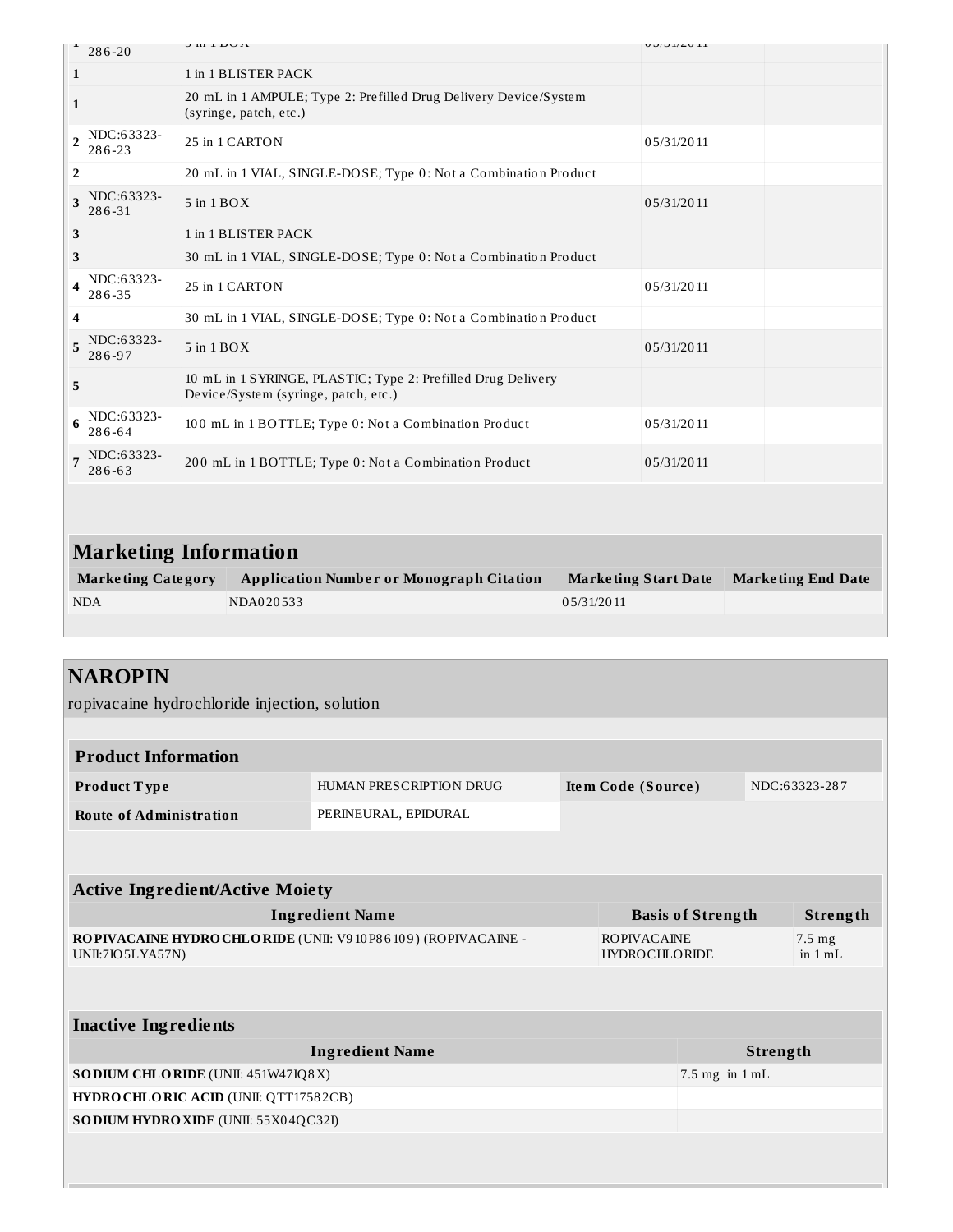|                | <b>Packaging</b>               |                                               |                                                                  |                    |                                     |                                       |               |                              |
|----------------|--------------------------------|-----------------------------------------------|------------------------------------------------------------------|--------------------|-------------------------------------|---------------------------------------|---------------|------------------------------|
| #              | <b>Item Code</b>               |                                               | <b>Package Description</b>                                       |                    |                                     | <b>Marketing Start</b><br>Date        |               | <b>Marketing End</b><br>Date |
| $\mathbf{1}$   | NDC:63323-<br>287-20           | $5$ in $1$ $BOX$                              |                                                                  |                    | 05/31/2011                          |                                       |               |                              |
| $\mathbf{1}$   |                                | 1 in 1 BLISTER PACK                           |                                                                  |                    |                                     |                                       |               |                              |
| $\mathbf{1}$   |                                | (syringe, patch, etc.)                        | 20 mL in 1 AMPULE; Type 2: Prefilled Drug Delivery Device/System |                    |                                     |                                       |               |                              |
| $\overline{2}$ | NDC:63323-<br>287-21           | 25 in 1 CARTON                                |                                                                  | 05/31/2011         |                                     |                                       |               |                              |
| $\mathbf 2$    |                                |                                               | 20 mL in 1 VIAL, SINGLE-DOSE; Type 0: Not a Combination Product  |                    |                                     |                                       |               |                              |
|                |                                |                                               |                                                                  |                    |                                     |                                       |               |                              |
|                |                                | <b>Marketing Information</b>                  |                                                                  |                    |                                     |                                       |               |                              |
|                | <b>Marketing Category</b>      |                                               | <b>Application Number or Monograph Citation</b>                  |                    | <b>Marketing Start Date</b>         |                                       |               | <b>Marketing End Date</b>    |
|                | <b>NDA</b>                     | NDA020533                                     |                                                                  | 05/31/2011         |                                     |                                       |               |                              |
|                |                                |                                               |                                                                  |                    |                                     |                                       |               |                              |
|                | <b>NAROPIN</b>                 |                                               |                                                                  |                    |                                     |                                       |               |                              |
|                |                                | ropivacaine hydrochloride injection, solution |                                                                  |                    |                                     |                                       |               |                              |
|                |                                |                                               |                                                                  |                    |                                     |                                       |               |                              |
|                | <b>Product Information</b>     |                                               |                                                                  |                    |                                     |                                       |               |                              |
|                | Product Type                   |                                               | HUMAN PRESCRIPTION DRUG                                          | Item Code (Source) |                                     |                                       | NDC:63323-288 |                              |
|                | <b>Route of Administration</b> |                                               | <b>EPIDURAL</b>                                                  |                    |                                     |                                       |               |                              |
|                |                                |                                               |                                                                  |                    |                                     |                                       |               |                              |
|                |                                | <b>Active Ingredient/Active Moiety</b>        |                                                                  |                    |                                     |                                       |               |                              |
|                |                                |                                               | <b>Ingredient Name</b>                                           |                    |                                     | <b>Basis of Strength</b>              |               | Strength                     |
|                | UNII:7IO5LYA57N)               |                                               | ROPIVACAINE HYDRO CHLORIDE (UNII: V910P86109) (ROPIVACAINE -     |                    | <b>ROPIVACAINE</b><br>HYDROCHLORIDE |                                       |               | $10$ mg<br>in $1 mL$         |
|                |                                |                                               |                                                                  |                    |                                     |                                       |               |                              |
|                | <b>Inactive Ingredients</b>    |                                               |                                                                  |                    |                                     |                                       |               |                              |
|                |                                |                                               | <b>Ingredient Name</b>                                           |                    |                                     |                                       | Strength      |                              |
|                |                                | SODIUM CHLORIDE (UNII: 451W47IQ8X)            |                                                                  |                    |                                     | $7.1 \text{ mg}$ in $1 \text{ mL}$    |               |                              |
|                |                                | SO DIUM HYDRO XIDE (UNII: 55X04QC32I)         |                                                                  |                    |                                     |                                       |               |                              |
|                |                                | HYDROCHLORIC ACID (UNII: QTT17582CB)          |                                                                  |                    |                                     |                                       |               |                              |
|                |                                |                                               |                                                                  |                    |                                     |                                       |               |                              |
|                | Packaging                      |                                               |                                                                  |                    |                                     |                                       |               |                              |
| #              | <b>Item Code</b>               | <b>Package Description</b>                    |                                                                  |                    |                                     | <b>Marketing Start</b><br><b>Date</b> |               | <b>Marketing End</b><br>Date |
| $\mathbf{1}$   | NDC:63323-<br>$288 - 10$       | 5 in 1 BOX                                    |                                                                  |                    | 05/31/2011                          |                                       |               |                              |
| $\mathbf{1}$   |                                | 1 in 1 BLISTER PACK                           |                                                                  |                    |                                     |                                       |               |                              |
| $\mathbf{1}$   |                                | (syringe, patch, etc.)                        | 10 mL in 1 AMPULE; Type 2: Prefilled Drug Delivery Device/System |                    |                                     |                                       |               |                              |
| $\overline{2}$ | NDC:63323-<br>288-20           | 5 in 1 BOX                                    |                                                                  |                    | 05/31/2011                          |                                       |               |                              |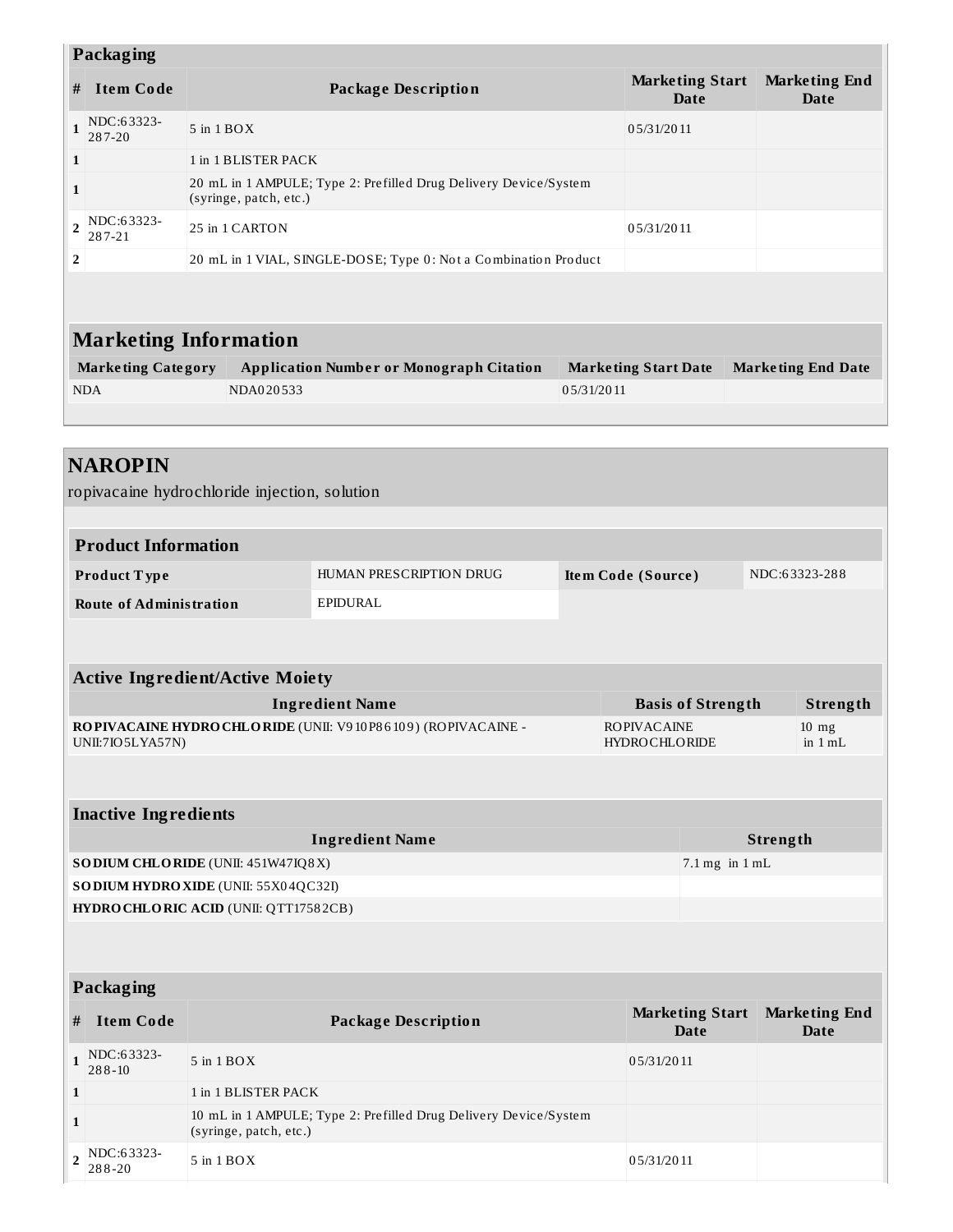| $\overline{2}$          |                                                                 |  | 1 in 1 BLISTER PACK                                                                        |            |                             |  |                           |  |  |
|-------------------------|-----------------------------------------------------------------|--|--------------------------------------------------------------------------------------------|------------|-----------------------------|--|---------------------------|--|--|
| 2                       |                                                                 |  | 20 mL in 1 AMPULE; Type 2: Prefilled Drug Delivery Device/System<br>(syringe, patch, etc.) |            |                             |  |                           |  |  |
| $\overline{\mathbf{3}}$ | NDC:63323-<br>288-11                                            |  | 25 in 1 CARTON                                                                             |            | 05/31/2011                  |  |                           |  |  |
| 3                       |                                                                 |  | 10 mL in 1 VIAL, SINGLE-DOSE; Type 0: Not a Combination Product                            |            |                             |  |                           |  |  |
| $\overline{\mathbf{A}}$ | NDC:63323-<br>288-21                                            |  | 25 in 1 CARTON                                                                             |            | 05/31/2011                  |  |                           |  |  |
| 4                       | 20 mL in 1 VIAL, SINGLE-DOSE; Type 0: Not a Combination Product |  |                                                                                            |            |                             |  |                           |  |  |
|                         |                                                                 |  |                                                                                            |            |                             |  |                           |  |  |
|                         | <b>Marketing Information</b>                                    |  |                                                                                            |            |                             |  |                           |  |  |
|                         | <b>Marketing Category</b>                                       |  | <b>Application Number or Monograph Citation</b>                                            |            | <b>Marketing Start Date</b> |  | <b>Marketing End Date</b> |  |  |
|                         | <b>NDA</b>                                                      |  | NDA020533                                                                                  | 05/31/2011 |                             |  |                           |  |  |
|                         |                                                                 |  |                                                                                            |            |                             |  |                           |  |  |

|                         | <b>NAROPIN</b>                 |                                               |                                                                  |  |                                            |                                      |          |                              |
|-------------------------|--------------------------------|-----------------------------------------------|------------------------------------------------------------------|--|--------------------------------------------|--------------------------------------|----------|------------------------------|
|                         |                                | ropivacaine hydrochloride injection, solution |                                                                  |  |                                            |                                      |          |                              |
|                         |                                |                                               |                                                                  |  |                                            |                                      |          |                              |
|                         | <b>Product Information</b>     |                                               |                                                                  |  |                                            |                                      |          |                              |
|                         | Product Type                   |                                               | Item Code (Source)                                               |  |                                            | NDC:63323-285                        |          |                              |
|                         | <b>Route of Administration</b> |                                               | INFILTRATION, EPIDURAL                                           |  |                                            |                                      |          |                              |
|                         |                                |                                               |                                                                  |  |                                            |                                      |          |                              |
|                         |                                |                                               |                                                                  |  |                                            |                                      |          |                              |
|                         |                                | <b>Active Ingredient/Active Moiety</b>        |                                                                  |  |                                            |                                      |          |                              |
|                         |                                |                                               | <b>Ingredient Name</b>                                           |  |                                            | <b>Basis of Strength</b>             |          | Strength                     |
|                         | UNII:7IO5LYA57N)               |                                               | ROPIVACAINE HYDROCHLORIDE (UNII: V910P86109) (ROPIVACAINE -      |  | <b>ROPIVACAINE</b><br><b>HYDROCHLORIDE</b> |                                      |          | 2 <sub>mg</sub><br>in $1 mL$ |
|                         |                                |                                               |                                                                  |  |                                            |                                      |          |                              |
|                         |                                |                                               |                                                                  |  |                                            |                                      |          |                              |
|                         | <b>Inactive Ingredients</b>    |                                               |                                                                  |  |                                            |                                      |          |                              |
|                         |                                |                                               | <b>Ingredient Name</b>                                           |  |                                            |                                      | Strength |                              |
|                         |                                | SODIUM CHLORIDE (UNII: 451W47IQ8X)            |                                                                  |  |                                            | 8.6 mg in 1 mL                       |          |                              |
|                         |                                | SO DIUM HYDRO XIDE (UNII: 55X04QC32I)         |                                                                  |  |                                            |                                      |          |                              |
|                         |                                | HYDROCHLORIC ACID (UNII: QTT17582CB)          |                                                                  |  |                                            |                                      |          |                              |
|                         |                                |                                               |                                                                  |  |                                            |                                      |          |                              |
|                         | Packaging                      |                                               |                                                                  |  |                                            |                                      |          |                              |
|                         |                                |                                               |                                                                  |  |                                            | <b>Marketing Start Marketing End</b> |          |                              |
| #                       | <b>Item Code</b>               |                                               | <b>Package Description</b>                                       |  |                                            | Date                                 |          | Date                         |
| $\mathbf{1}$            | NDC:63323-<br>285-10           | $5$ in $1$ $BOX$                              |                                                                  |  |                                            | 05/31/2011                           |          |                              |
| $\mathbf{1}$            |                                | 1 in 1 BLISTER PACK                           |                                                                  |  |                                            |                                      |          |                              |
| 1                       |                                | (syringe, patch, etc.)                        | 10 mL in 1 AMPULE; Type 2: Prefilled Drug Delivery Device/System |  |                                            |                                      |          |                              |
| $\overline{2}$          | NDC:63323-<br>285-20           | 5 in 1 BOX                                    |                                                                  |  |                                            | 05/31/2011                           |          |                              |
| $\overline{\mathbf{2}}$ |                                | 1 in 1 BLISTER PACK                           |                                                                  |  |                                            |                                      |          |                              |
| $\overline{\mathbf{2}}$ |                                | (syringe, patch, etc.)                        | 20 mL in 1 AMPULE; Type 2: Prefilled Drug Delivery Device/System |  |                                            |                                      |          |                              |